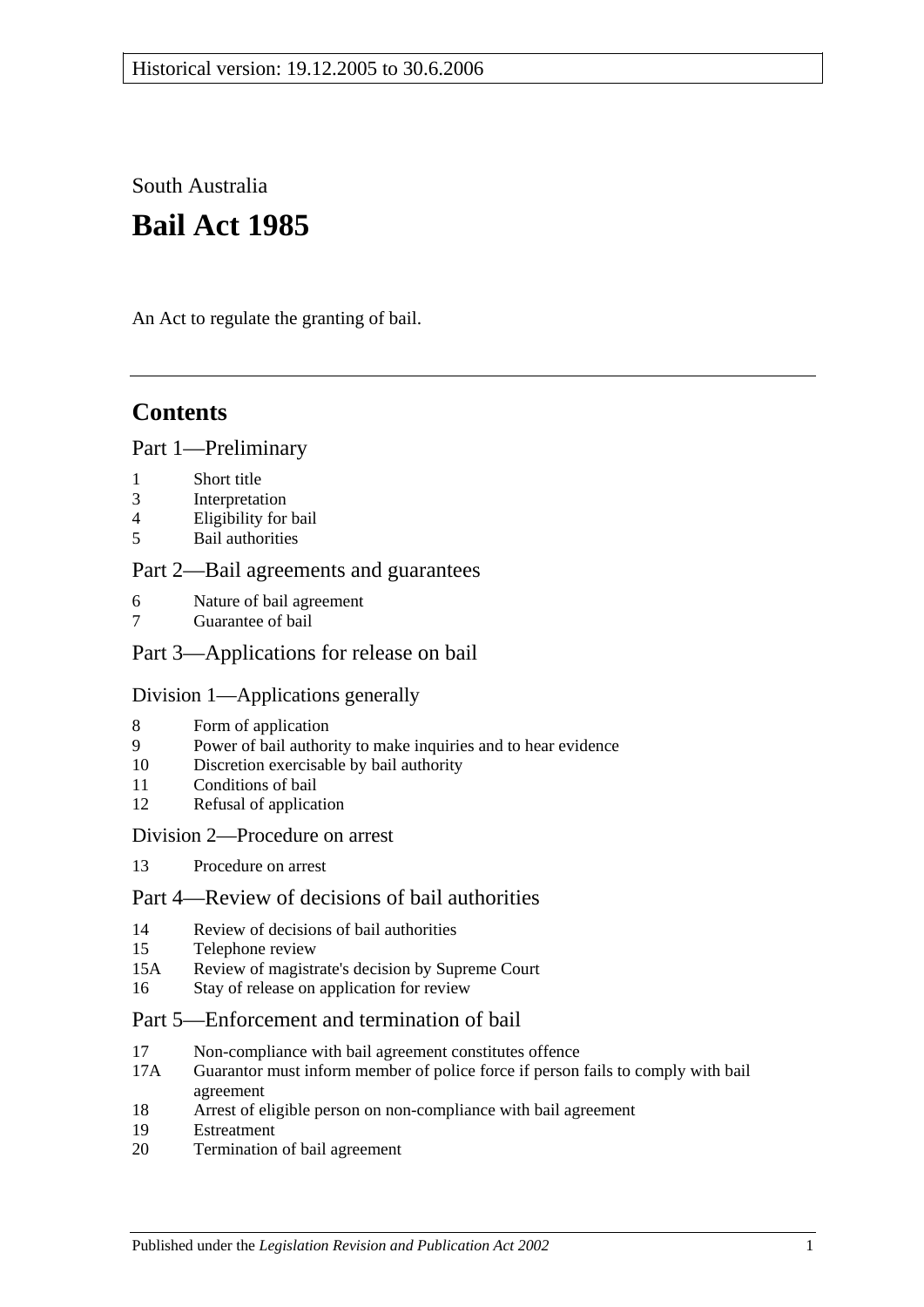#### [Part 6—Miscellaneous](#page-14-2)

- 21 [Evidence](#page-14-3)
- 21A [Applications on behalf of the Crown](#page-14-4)
- 21B [Intervention programs](#page-14-5)
- 21C [Power of delegation—intervention program manager](#page-16-0)
- 22 [False information on bail applications](#page-16-1)
- 23 Period of release [on bail not to count as part of sentence](#page-16-2)
- 24 [Act not to affect provisions relating to restraining orders](#page-16-3)
- 25 [Non-application of 48 Geo. III c. 58 in this State](#page-16-4)
- 26 [Regulations](#page-16-5)

[Legislative history](#page-17-0)

# <span id="page-1-0"></span>**The Parliament of South Australia enacts as follows:**

# **Part 1—Preliminary**

#### <span id="page-1-1"></span>**1—Short title**

This Act may be cited as the *Bail Act 1985*.

### <span id="page-1-2"></span>**3—Interpretation**

(1) In this Act, unless the contrary intention appears—

*bail authority* means a court or person constituted as a bail authority by or under [section](#page-3-0) 5;

*case manager* means a person responsible for supervision of a person's participation in an intervention program;

*child* means a person who was, on the day on which an offence was allegedly committed by that person, under the age of 18 years;

*community corrections officer* means—

- (a) in relation to a child—an officer or employee of an administrative unit of the Public Service whose duties include the supervision of young offenders in the community;
- (b) in any other case—an officer or employee of an administrative unit of the Public Service whose duties include the supervision of adult offenders in the community;

*eligible person* means a person who is eligible to apply for release on bail under [section](#page-2-0) 4;

*financial condition*, in relation to bail, means a condition requiring an applicant for bail to provide security or obtain guarantees, or requiring a guarantor to provide security; and *non-financial condition* has a correlative meaning;

*guarantee* means an agreement under [section](#page-5-0) 7;

*guarantor* means a person who enters into a guarantee;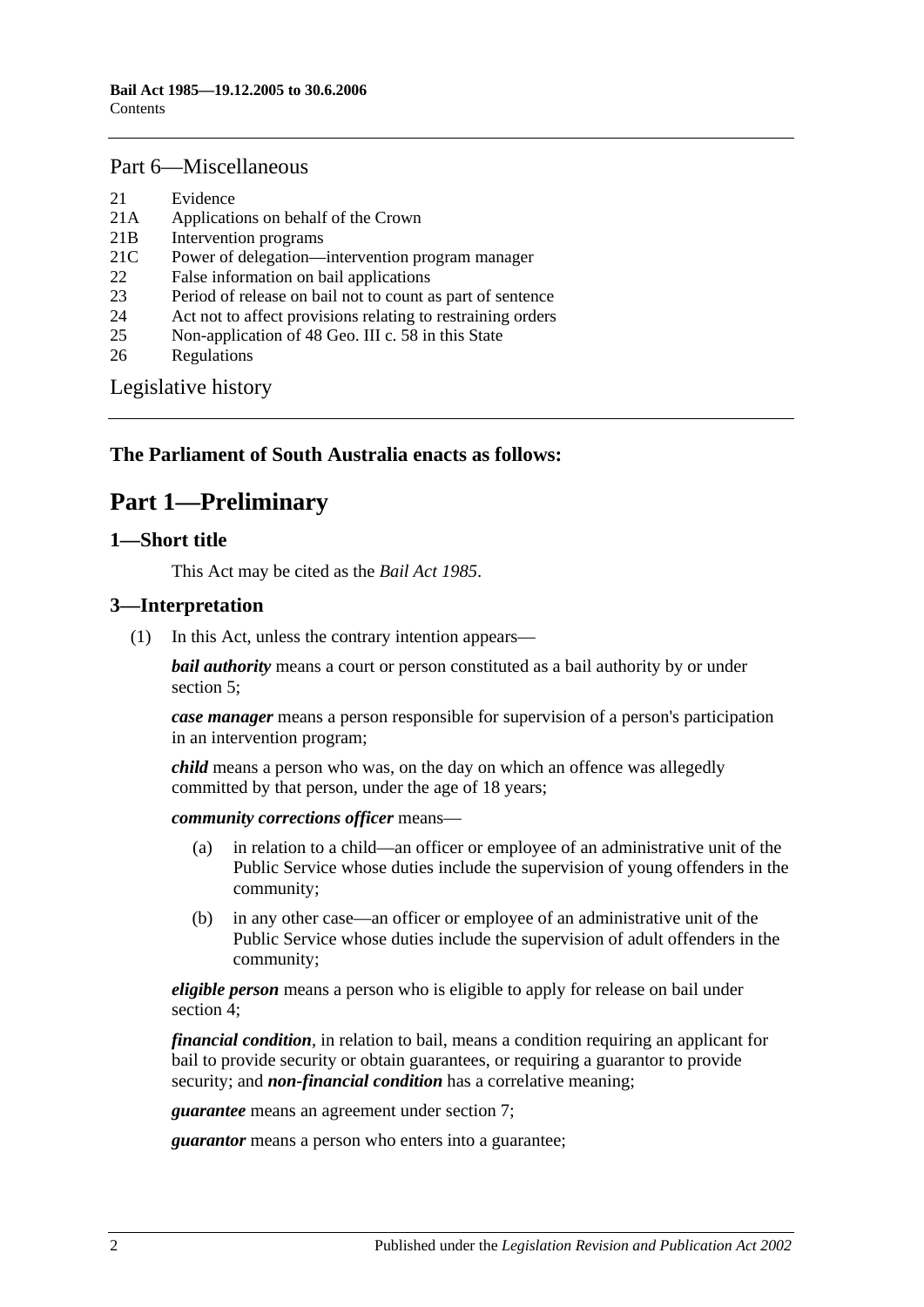*guardian*, in relation to a child, means a parent of the child and any person who is the legal guardian of the child or who has the immediate custody and control of the child;

*intervention program* means a program that provides—

- (a) supervised treatment; or
- (b) supervised rehabilitation; or
- (c) supervised behaviour management; or
- (d) supervised access to support services; or
- (e) a combination of any one or more of the above,

designed to address behavioural problems (including problem gambling), substance abuse or mental impairment;

*intervention program manager* means a person employed by the South Australian Courts Administration Authority to have general oversight of intervention programs and coordinate the implementation of relevant court orders (and includes a delegate of such a person);

*telephone* includes any telecommunication device for the transmission of speech;

*victim*, in relation to an offence, means a person who allegedly suffers injury in consequence of the commission of the offence;

*working day* means any day except a Sunday or other public holiday.

(2) For the purposes of this Act, a person will be taken to have been convicted of an offence if a formal finding of guilt has been made against that person by a court whether or not the court proceeds to record a conviction.

#### <span id="page-2-0"></span>**4—Eligibility for bail**

- (1) The following persons are eligible for release on bail under this Act:
	- (a) a person who has been taken into custody—
		- (i) on a charge of an offence; or
		- (ii) in the case of a child—on suspicion of having committed an offence;
	- (b) a person who has been convicted of an offence but has not been sentenced for that offence;
	- (c) a person who has been convicted of, and sentenced for, an offence but has not exhausted all rights of appeal against the conviction or sentence, or to have it reviewed;
	- (d) a person who is appearing before a court for allegedly failing to observe a condition of a recognizance;
	- (e) a person who appears before a court in answer to a summons (including a person who so appears as a witness);
	- (f) a person who has been arrested on a warrant and is appearing or is to appear before a court as a witness.
- (2) Where a person who has been arrested is being detained pursuant to the *[Summary](http://www.legislation.sa.gov.au/index.aspx?action=legref&type=act&legtitle=Summary%20Offences%20Act%201953)  [Offences Act](http://www.legislation.sa.gov.au/index.aspx?action=legref&type=act&legtitle=Summary%20Offences%20Act%201953) 1953* for a purpose related to the investigation of an offence, the person is not eligible for release on bail until the end of that detention.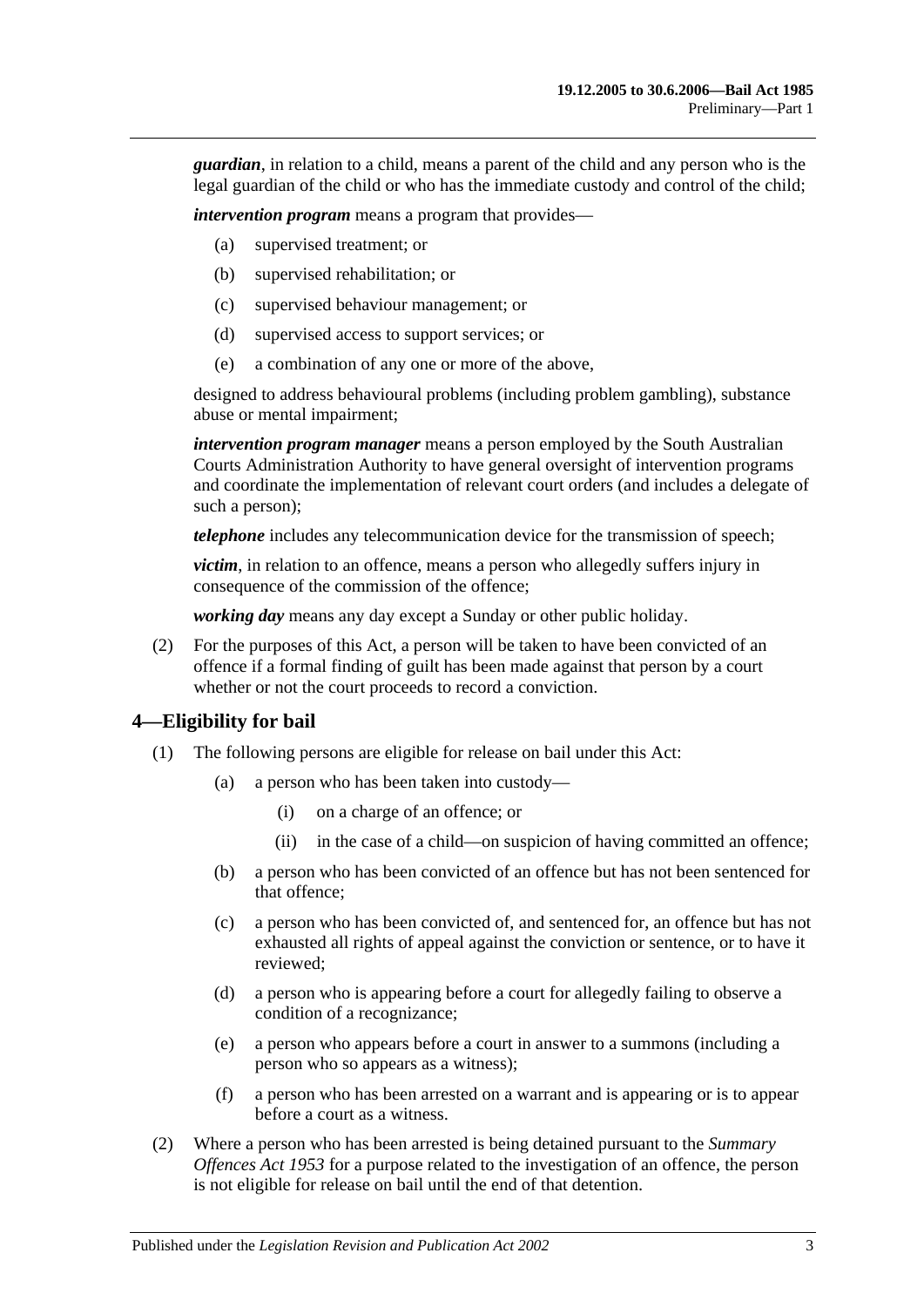# <span id="page-3-0"></span>**5—Bail authorities**

- (1) The following are constituted as bail authorities for the purposes of this Act:
	- (a) the Supreme Court;
	- (b) a court before which the eligible person has been charged with the offence in respect of which the eligible person has been taken into custody;
	- (c) a court before which the eligible person has appeared for trial or sentencing;
	- (d) where the eligible person—
		- (i) is charged with a summary offence only; or
		- (ii) is charged with an indictable offence but has not appeared before a court for trial or sentencing,

any magistrate;

- (e) where the eligible person—
	- (i) has been arrested on a warrant (other than a warrant endorsed by the court or justice issuing the warrant with a statement excluding the granting of bail by a member of the police force); or
	- (ii) has not appeared before a court charged with the offence in respect of which he or she has been taken into custody,

a member of the police force who is of or above the rank of sergeant or who is in charge of a police station;

- (ea) where the eligible person is appearing before a court in answer to a summons or for allegedly failing to observe a condition of a recognizance—that court;
- (eb) where the eligible person is appearing, or is to appear, as a witness before a court—that court;
- (f) a person authorised or required to release the eligible person on bail under [subsection](#page-3-3) (2).
- <span id="page-3-3"></span>(2) If a warrant for the arrest of a person is issued, the court or justice issuing the warrant may, by endorsement on the warrant—
	- (a) authorise or require a specified person, or a person of a specified class, to release the arrested person on bail; or
	- (b) exclude the granting of bail to the arrested person by a member of the police force.

# <span id="page-3-1"></span>**Part 2—Bail agreements and guarantees**

### <span id="page-3-4"></span><span id="page-3-2"></span>**6—Nature of bail agreement**

- (1) A bail agreement with a person who has been charged with, or convicted of, an offence is an agreement under which that person makes an undertaking to the Crown—
	- (a) subject to any directions in the agreement to the contrary, to be present throughout all proceedings—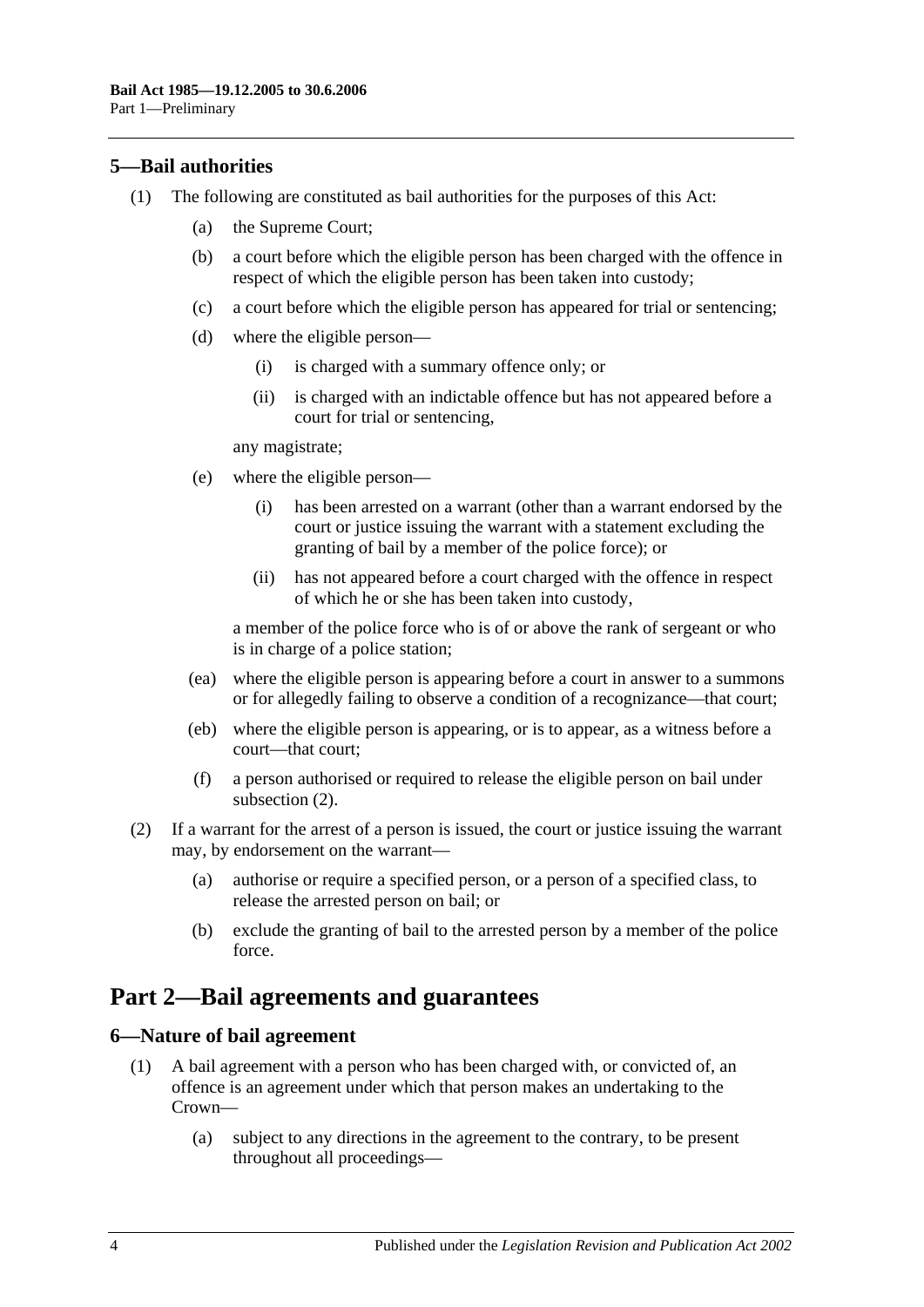- (i) where the person has not been convicted of the offence—relating to any preliminary examination of the charge and to the hearing and determination of the charge;
- (ii) where the person is convicted of the offence—relating to sentencing and to any appeal from, or review of, the conviction or any sentence; and
- (b) to comply with any conditions as to the person's conduct while on bail stipulated in the agreement; and
- (c) if the agreement so provides—to forfeit to the Crown a sum stipulated in the agreement if the person fails, without proper excuse, to comply with a term or condition of the agreement.
- (1a) For the purposes of [subsection](#page-3-4) (1)—
	- (a) a child who has been arrested on suspicion of having committed an offence will, for so long as no charge is actually laid against the child, be taken to have been charged with that suspected offence; and
	- (b) if the child is not charged with that suspected offence but with some other offence arising out of the same circumstances as that suspected offence—a bail agreement entered into by the child relates to that other offence.
- (1b) A bail agreement with a person who is appearing or is to appear before a court as a witness in proceedings (other than proceedings relating to an offence for which that person has been charged or convicted) is an agreement under which that person makes an undertaking to the court—
	- (a) to be present at the proceedings in accordance with the terms of the agreement; and
	- (b) to comply with any conditions as to the person's conduct while on bail stipulated in the agreement; and
	- (c) if the agreement so provides—to forfeit to the Crown a sum stipulated in the agreement if the person fails, without proper excuse, to comply with a term or condition of the agreement.
- (2) A bail agreement must be in the prescribed form.
- (3) Where a bail authority decides to release a person on bail, the bail agreement may be entered into before the bail authority or, unless the bail authority otherwise directs, before—
	- (a) a justice; or
	- (b) a member of the police force of or above the rank of sergeant or in charge of a police station; or
	- (c) if the person is in prison—the person who is in charge of the prison; or
	- (d) any other person specified by the bail authority or any other person of a class specified by the bail authority.
- (4) Notwithstanding the provisions of any other Act, a bail authority may for any sufficient reason, on the application of a person on bail or the Crown, or of its own motion, vary the conditions of a bail agreement or revoke a bail agreement.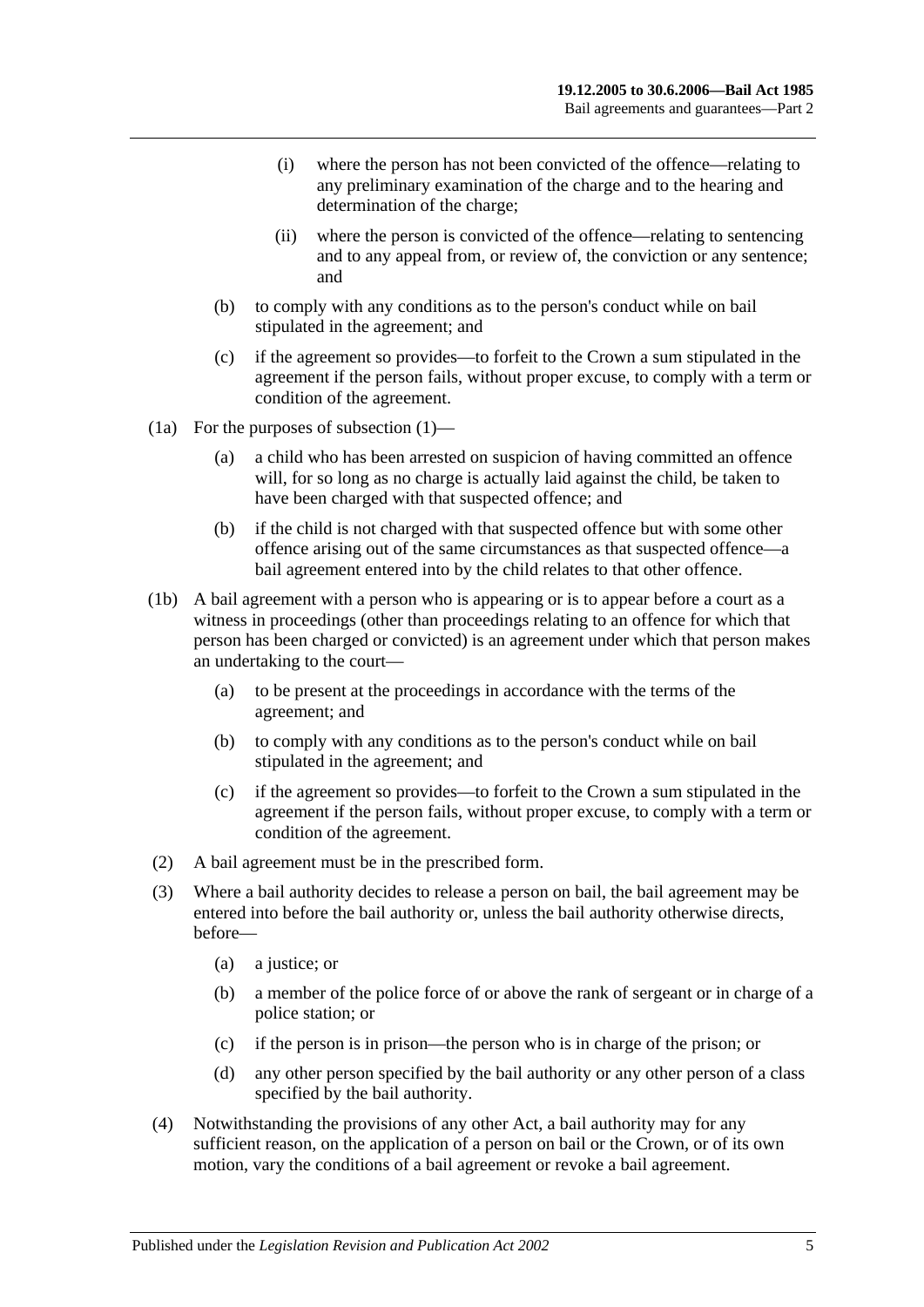(5) Where a bail authority revokes a bail agreement, the bail authority (not being a member of the police force) may, if it is necessary to do so, issue a warrant for the arrest of the person who was released under the agreement.

# <span id="page-5-0"></span>**7—Guarantee of bail**

- (1) A guarantee of bail is an agreement with the Crown under which a person—
	- (a) guarantees that a person released under a bail agreement will comply with—
		- (i) all the terms and conditions of the agreement; or
		- (ii) such of the terms and conditions of the agreement as are specified in the guarantee; and
	- (b) undertakes that, if that person fails to comply with a term or condition of the bail agreement to which the guarantee relates, he or she (the guarantor) will forfeit to the Crown the sum (if any) specified in the guarantee.
- (2) A guarantee of bail must be in the prescribed form.
- (3) A guarantee of bail may be entered into before the bail authority granting bail or, unless the bail authority otherwise directs, before—
	- (a) a justice; or
	- (b) a member of the police force of or above the rank of sergeant or in charge of a police station; or
	- (c) if the person who is to be released on bail is in prison—the person who is in charge of the prison; or
	- (d) any other person specified by the bail authority or any other person of a class specified by the bail authority.
- (4) A bail authority may for any sufficient reason, on the application of a guarantor, vary the terms of the guarantee or revoke the guarantee.
- (5) Where a bail authority varies or revokes a guarantee, the bail authority may make such consequential variation of the terms of the bail agreement, or revoke the bail agreement, as appears appropriate in the circumstances.
- (6) A guarantor of bail must be of or above the age of 18 years.

# <span id="page-5-2"></span><span id="page-5-1"></span>**Part 3—Applications for release on bail**

# **Division 1—Applications generally**

# <span id="page-5-4"></span><span id="page-5-3"></span>**8—Form of application**

- (1) Subject to [subsection](#page-6-2) (1a), an application of a person for release on bail—
	- (a) must be in the prescribed form; and
	- (b) must contain the prescribed information; and
	- (c) must be made in accordance with any procedure prescribed by the regulations.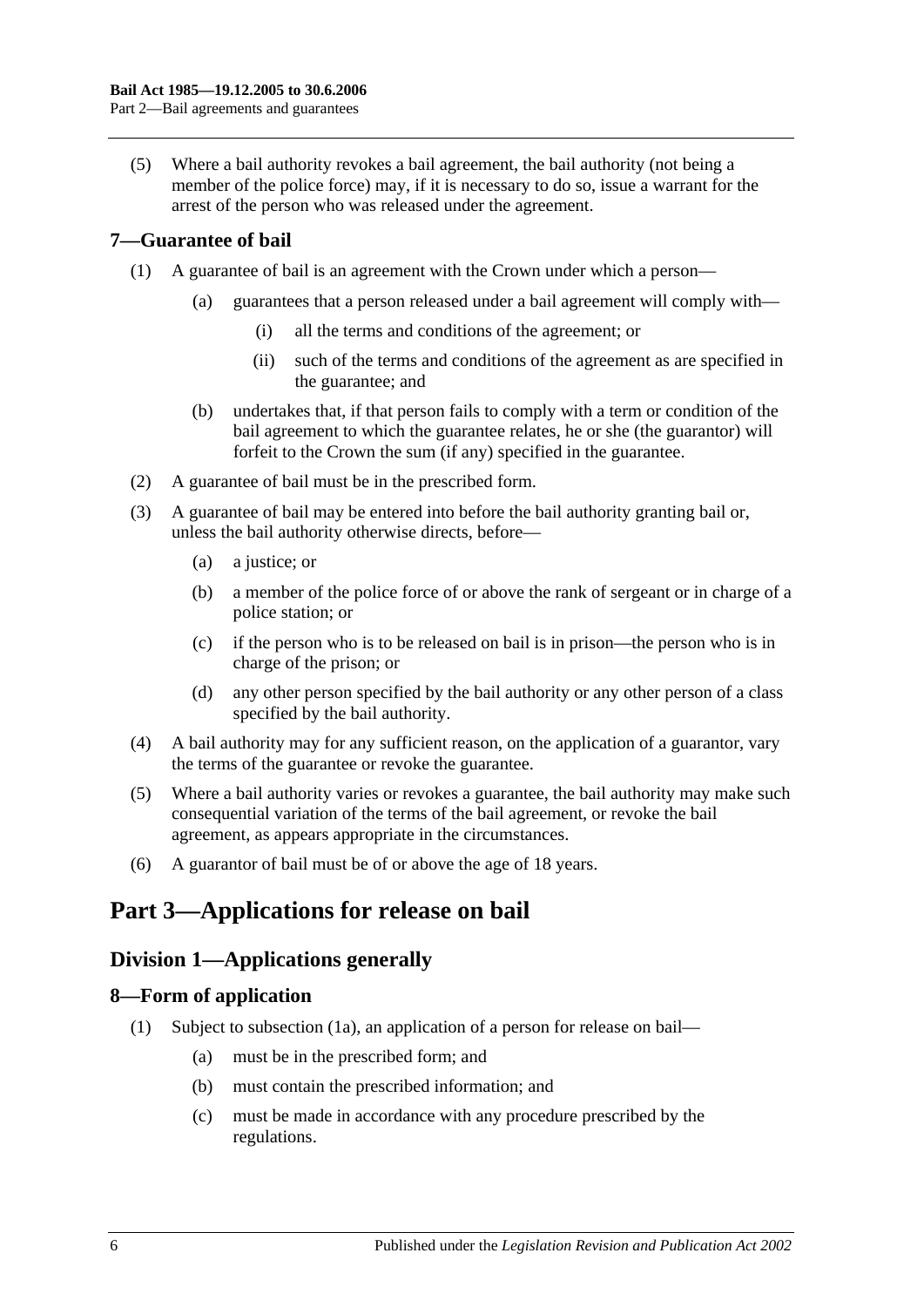- <span id="page-6-2"></span>(1a) An application for release on bail need not be made in accordance with [subsection](#page-5-4) (1)—
	- (a) if the bail authority is satisfied that a less formal application should be permitted in view of the applicant's illiteracy, imperfect command of the English language, intellectual limitations or for any other proper reason; or
	- (b) if the bail authority has access to an application previously made by the applicant and considers that a further written application is unnecessary.
- <span id="page-6-3"></span>(2) A person who has the custody of an eligible person must, at the request of that person—
	- (a) afford such assistance as that person reasonably requires to complete a written application for release on bail; and
	- (b) if the custodian is not a bail authority—transmit the application as soon as practicable to a bail authority.
- (2a) Where the eligible person is a child, a request may be made on behalf of the child under [subsection](#page-6-3) (2) by a guardian of the child.
- (3) Where a written application for release on bail comes before a bail authority for determination, the bail authority may proceed to consider and determine the application notwithstanding that the application was made in the first instance to some other bail authority.

# <span id="page-6-0"></span>**9—Power of bail authority to make inquiries and to hear evidence**

- (1) Subject to this section, a bail authority to which an application for release on bail is made—
	- (a) may make inquiries, or direct that inquiries be made, of the applicant and other persons who may be able to furnish information relevant to the determination of the application; and
	- (b) if the authority (not being a member of the police force) thinks fit—may take evidence on oath from the applicant or any other person who may be able to furnish information relevant to the determination of the application.
- <span id="page-6-4"></span>(2) Where a bail authority takes evidence, or proposes to take evidence, on oath under [subsection](#page-6-4)  $(1)(b)$ , it must at the request of the applicant or the Crown permit such examination, cross-examination or re-examination of the witness as may be appropriate in the circumstances.

# <span id="page-6-1"></span>**10—Discretion exercisable by bail authority**

- (1) Where an application for bail is made to a bail authority by an eligible person who has been charged with, but not convicted of, an offence in respect of which he or she has been taken into custody, the bail authority should, subject to this Act, release the applicant on bail unless, having regard to—
	- (a) the gravity of the offence in respect of which the applicant has been taken into custody;
	- (b) the likelihood (if any) that the applicant would, if released—
		- (i) abscond;
		- (ii) offend again;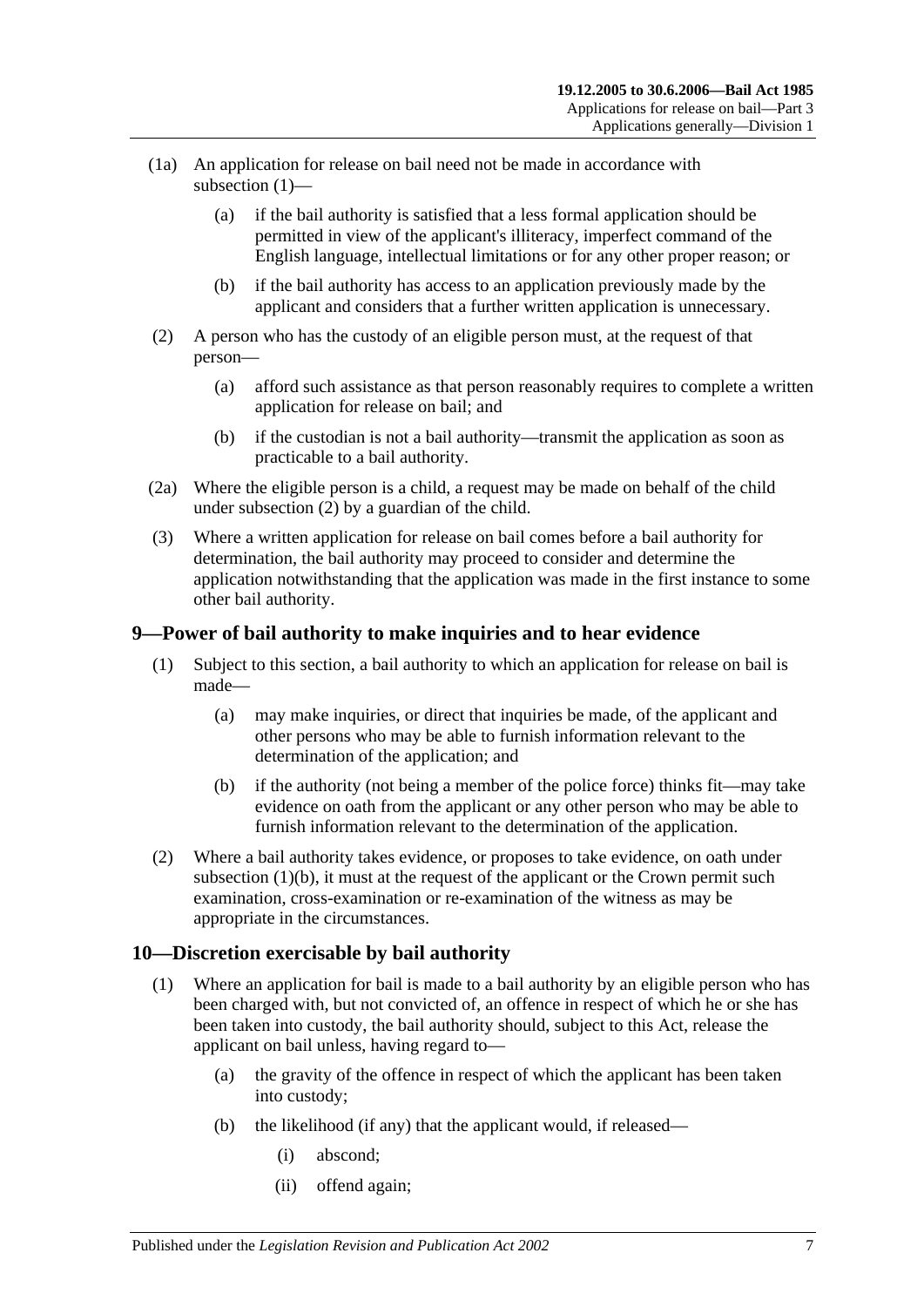- (iii) interfere with evidence, intimidate or suborn witnesses, or hinder police inquiries;
- (d) any need that the applicant may have for physical protection;
- (e) any medical or other care that the applicant may require;
- (f) any previous occasions on which the applicant may have contravened or failed to comply with a term or condition of a bail agreement;
- (g) any other relevant matter,

the bail authority considers that the applicant should not be released on bail.

- (2) Where the applicant has been convicted of the offence in respect of which he or she has been taken into custody, the bail authority has, subject to this Act, an unfettered discretion as to whether the applicant should be released on bail.
- (3) Where the applicant is a person who is appearing or is to appear before a court as a witness in proceedings (other than proceedings relating to an offence for which that person has been charged or convicted), the bail authority should, subject to this Act, release the applicant on bail unless there is a likelihood that the applicant would, if released, abscond.
- (4) Despite the other provisions of this section, where there is a victim of the offence, the bail authority must, in determining whether the applicant should be released on bail, give primary consideration to the need that the victim may have, or perceive, for physical protection from the applicant.

### <span id="page-7-0"></span>**11—Conditions of bail**

- (1) Subject to this section, a bail authority may impose one or more of the conditions referred to in [subsection](#page-7-1) (2).
- <span id="page-7-3"></span><span id="page-7-2"></span><span id="page-7-1"></span>(2) The conditions that may be imposed in relation to the grant of bail are as follows:
	- (a) that the applicant agree—
		- (i) to reside at a specified address; or
		- (ia) to reside at a specified address and to remain at that place of residence while on bail, not leaving it except for one of the following purposes:
			- (A) remunerated employment; or
			- (B) necessary medical or dental treatment for the applicant; or
			- (C) averting or minimising a serious risk of death or injury (whether to the applicant or some other person); or
			- (D) any other purpose approved by a community corrections officer; or
		- (ii) where there is a victim of the offence in respect of which the applicant has been charged—to comply with such conditions relating to the physical protection of the victim that the authority considers should apply to the applicant while on bail; or
		- (iii) to be under the supervision of a community corrections officer and to obey the lawful directions of the officer; or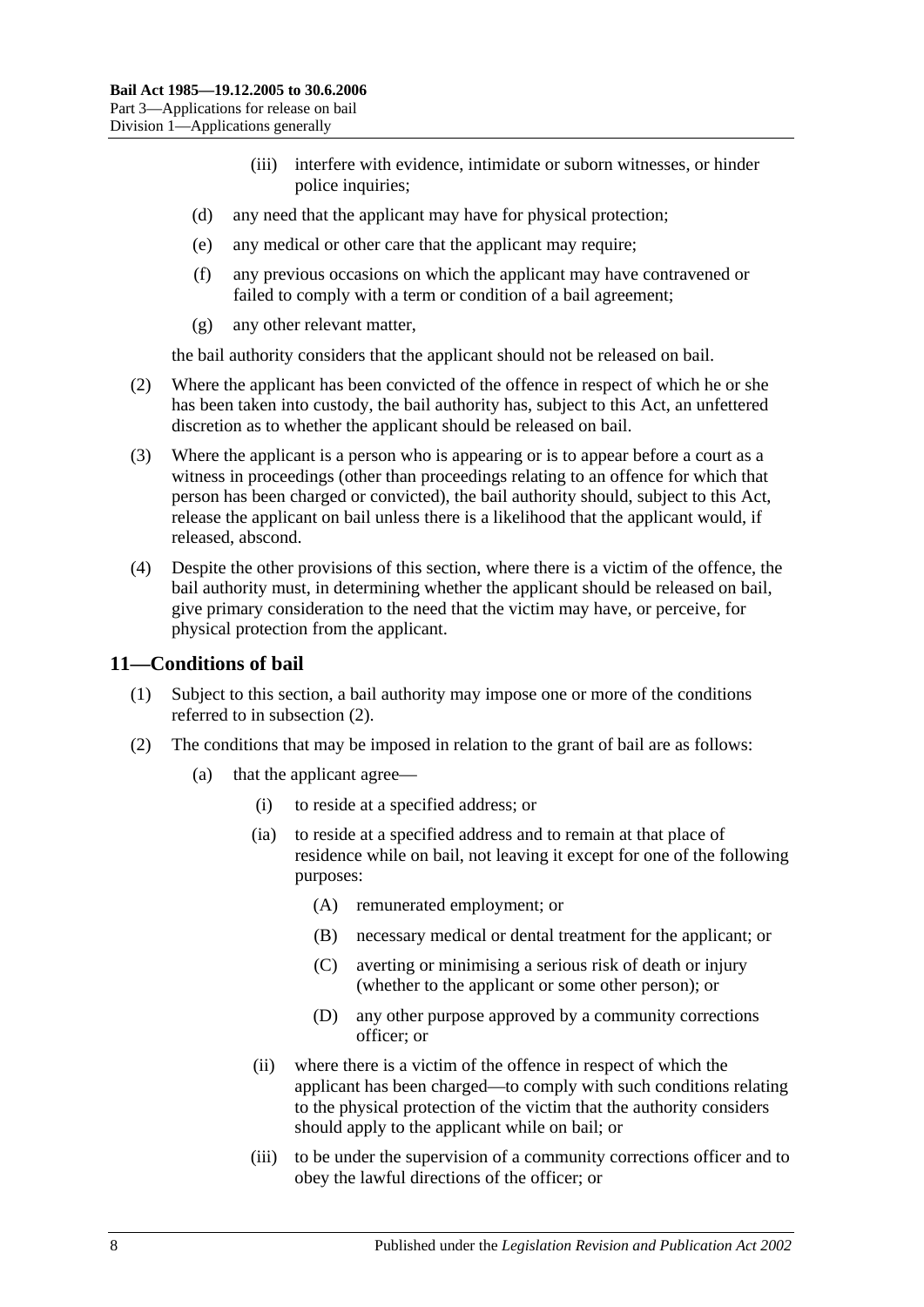- (iv) to report to the police at a specified place and at specified times; or
- (v) to surrender any passport that the applicant may possess; or
- (vi) to comply with any other condition as to the applicant's conduct that the authority considers should apply while on bail;
- (b) that the applicant provide the bail authority with written assurances from a stipulated number of persons, who are acceptable to the bail authority, that they are acquainted with the applicant and are confident that the applicant will comply with the terms and conditions of a bail agreement;
- <span id="page-8-0"></span>(c) that the applicant agree to forfeit to the Crown a sum of money (to be stipulated in the bail agreement) if the applicant fails, without proper excuse, to comply with a term or condition of the bail agreement;
- (d) that the applicant provide security of a specified amount or value to secure payment of a monetary forfeiture agreed to under [paragraph](#page-8-0) (c);
- (e) that the applicant obtain specified guarantees, or guarantees of a specified nature;
- (f) that a guarantor provide security of a specified amount or value to secure payment of a stipulated monetary forfeiture.
- (2a) In deciding on the conditions to be imposed in relation to a grant of bail, a bail authority should give special consideration to any submissions made by the Crown on behalf of a victim of the alleged offence.
- (3) A bail authority should not impose a condition under [subsection](#page-7-2)  $(2)(a)(ia)$  or [\(iii\)](#page-7-3) except on the application, or with the consent, of the Crown.
- (3a) A bail authority should not impose a condition under [subsection](#page-7-2)  $(2)(a)(ia)$  without first obtaining a report (whether oral or in writing) from the Crown on the appropriateness of such a condition being imposed in the applicant's case.
- (4) A condition (other than a condition as to the conduct of the applicant while on bail) must not be imposed under this section unless the condition is, in the opinion of the bail authority, reasonably necessary to ensure that the applicant complies with the bail agreement.
- (5) A financial condition must not be imposed under this section unless the bail authority is of the opinion that the object of ensuring that the applicant complies with the bail agreement cannot be properly secured by a non-financial condition or combination of non-financial conditions.
- (6) It is a condition of every bail agreement that the person released in pursuance of the agreement will not leave the State for any reason—
	- (a) if the person is under the supervision of a community corrections officer—without the permission of the Chief Executive (or his or her nominee) of the administrative unit of which the community corrections officer is an officer or employee;
	- (c) in any other case—without the permission of—
		- (i) a judge or magistrate; or
		- (ii) a member of the police force of or above the rank of sergeant or in charge of a police station.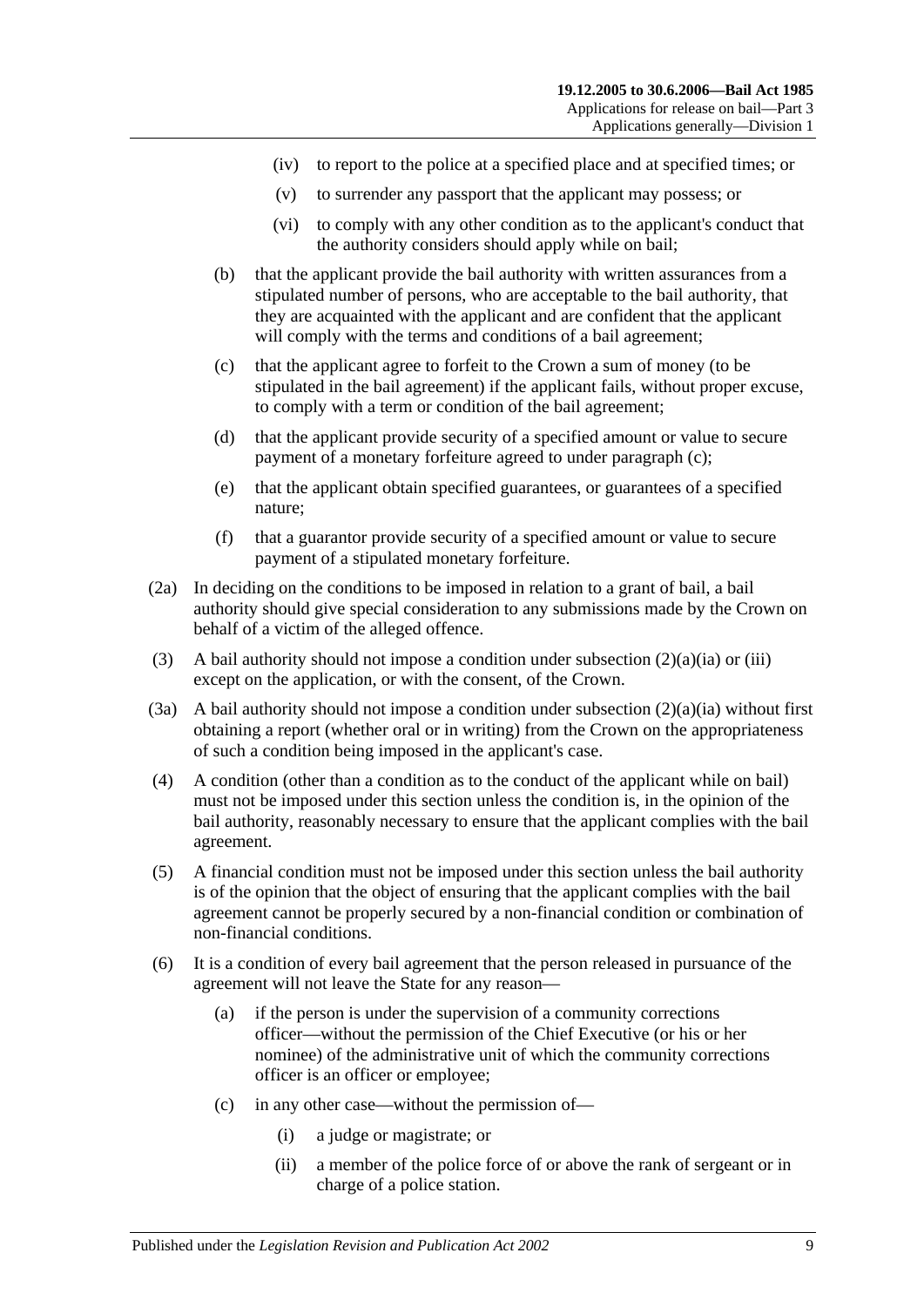- (7) A condition imposed under this section must be stipulated in the bail agreement.
- <span id="page-9-1"></span>(7a) Where it is a condition of a bail agreement that the person released in pursuance of the agreement will remain at a particular place of residence, a member of the police force or a community corrections officer authorised by the Minister for the purpose may enter the residence at any time for the purpose of ascertaining whether or not the person is complying with the condition.
- (7b) A person must not hinder a person referred to in [subsection](#page-9-1) (7a) in the exercise of powers under that subsection.

Maximum penalty: \$2 500.

- (8) Where it is a condition of a bail agreement that the person released in pursuance of this agreement will be under the supervision of a community corrections officer and obey the lawful directions of that officer, the officer to whom the person is assigned for supervision may give reasonable directions—
	- (a) requiring that person to report to the officer on a regular basis; or
	- (b) requiring that person to notify the officer of any change in the person's place of residence, or in the person's employment; or
	- (c) on any other matter stipulated by the bail authority.
- <span id="page-9-2"></span>(9) Where—
	- (a) a bail authority imposes a condition under this section; but
	- (b) the applicant remains in custody because the condition is not fulfilled,

the applicant must (if he or she is not sooner released) be brought back before a bail authority for a review of the condition as soon as reasonably practicable and, in any event, within five working days after the condition is imposed.

- (10) A bail authority may, on a review of a condition under [subsection](#page-9-2) (9)—
	- (a) confirm the condition;
	- (b) vary the condition;
	- (c) revoke the condition;
	- (d) impose any other condition under this section that the bail authority thinks fit.
- (11) Where a bail authority imposes a condition requiring a person—
	- (a) to remain at a particular place of residence while on bail; or
	- (b) to be under the supervision of a community corrections officer,

the bail authority must ensure that a copy of the bail agreement is furnished to the relevant responsible Minister.

# <span id="page-9-0"></span>**12—Refusal of application**

- (1) Where a bail authority decides to refuse an application for release on bail, the bail authority must make a written record of the reasons for its decision.
- (2) The refusal of an application for release on bail does not preclude further applications.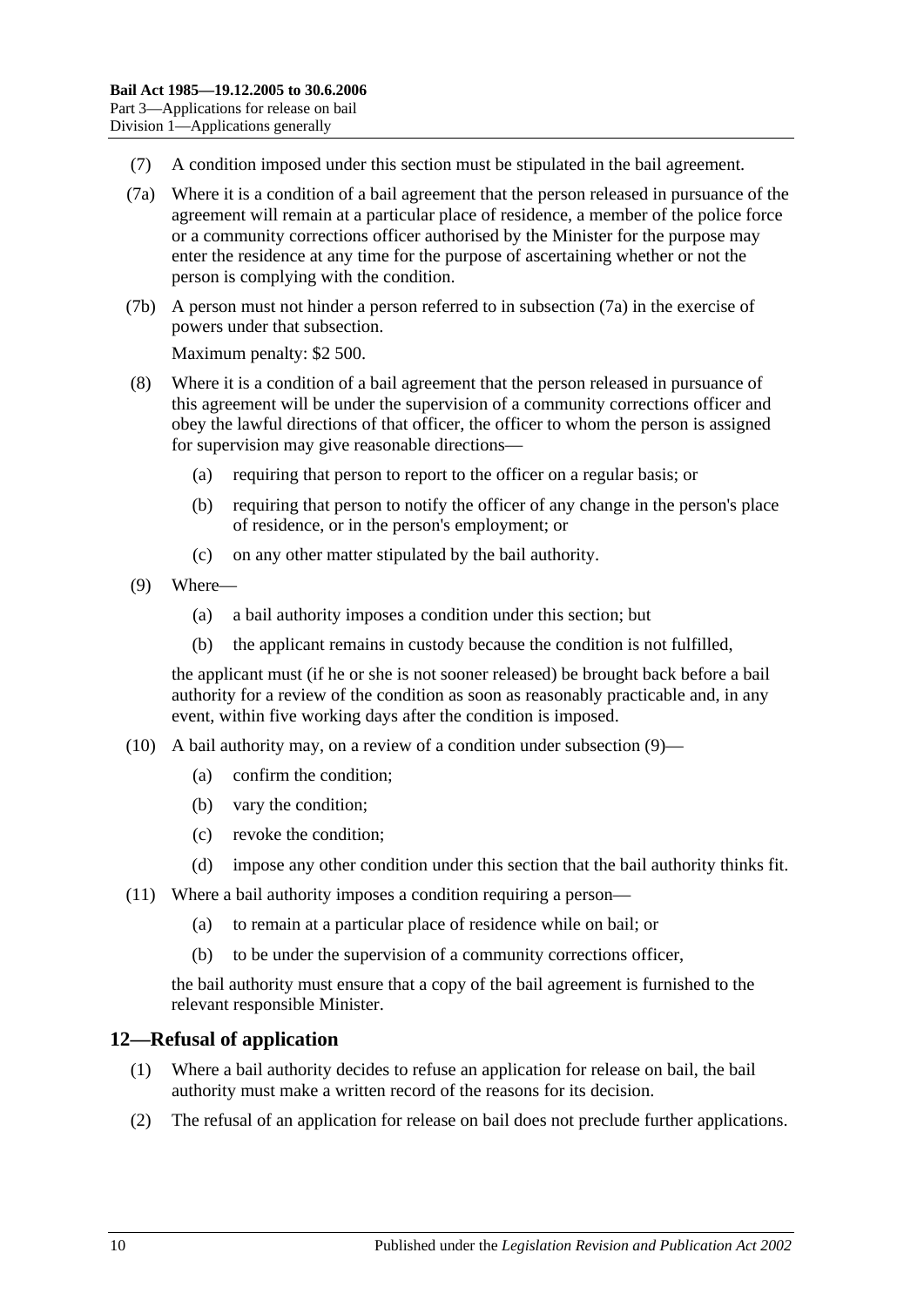# <span id="page-10-0"></span>**Division 2—Procedure on arrest**

### <span id="page-10-1"></span>**13—Procedure on arrest**

- (1) Where a member of the police force arrests a person who is, upon arrest, eligible to apply for release on bail, the member of the police force—
	- (a) must, as soon as reasonably practicable after delivering the arrested person to a police station after making the arrest, take reasonable steps to ensure that the arrested person and, where the arrested person is a child, any guardian who is present, understands that the arrested person is entitled to apply for release on bail under this Act; and
	- (b) must ensure that the arrested person and, where the arrested person is a child, any guardian who is present, receives—
		- (i) a written statement, in the prescribed form, explaining how, and to what authorities, an application for release on bail may be made under this Act; and
		- (ii) the appropriate form for making an application for release on bail.
- (2) An eligible person who is a child and has applied unsuccessfully to a member of the police force for release on bail must, if the child or a guardian so requests, be brought as soon as practicable before the Youth Court of South Australia for the purpose of making an application for release on bail.
- <span id="page-10-4"></span>(3) An eligible person who has been arrested on a charge of an offence must, if not released beforehand, be brought before the appropriate authority on the charge in relation to which he or she was arrested as soon as reasonably practicable on the next working day following the day of arrest but in any event not later than 4 p.m. on that day.
- (4) The appropriate authority before whom a person is brought under [subsection](#page-10-4) (3) must inquire whether that person desires to apply for release on bail and, if the person to whom the inquiry is directed answers affirmatively, the authority must afford the person a reasonable opportunity to apply for release on bail.
- (5) In this section—

*appropriate authority* means—

- (a) in relation to a child—the *Youth Court of South Australia*;
- (b) in any other case—the Magistrates Court.

# <span id="page-10-2"></span>**Part 4—Review of decisions of bail authorities**

# <span id="page-10-3"></span>**14—Review of decisions of bail authorities**

(1) A decision of a bail authority (not being the Supreme Court) is subject to review under this section.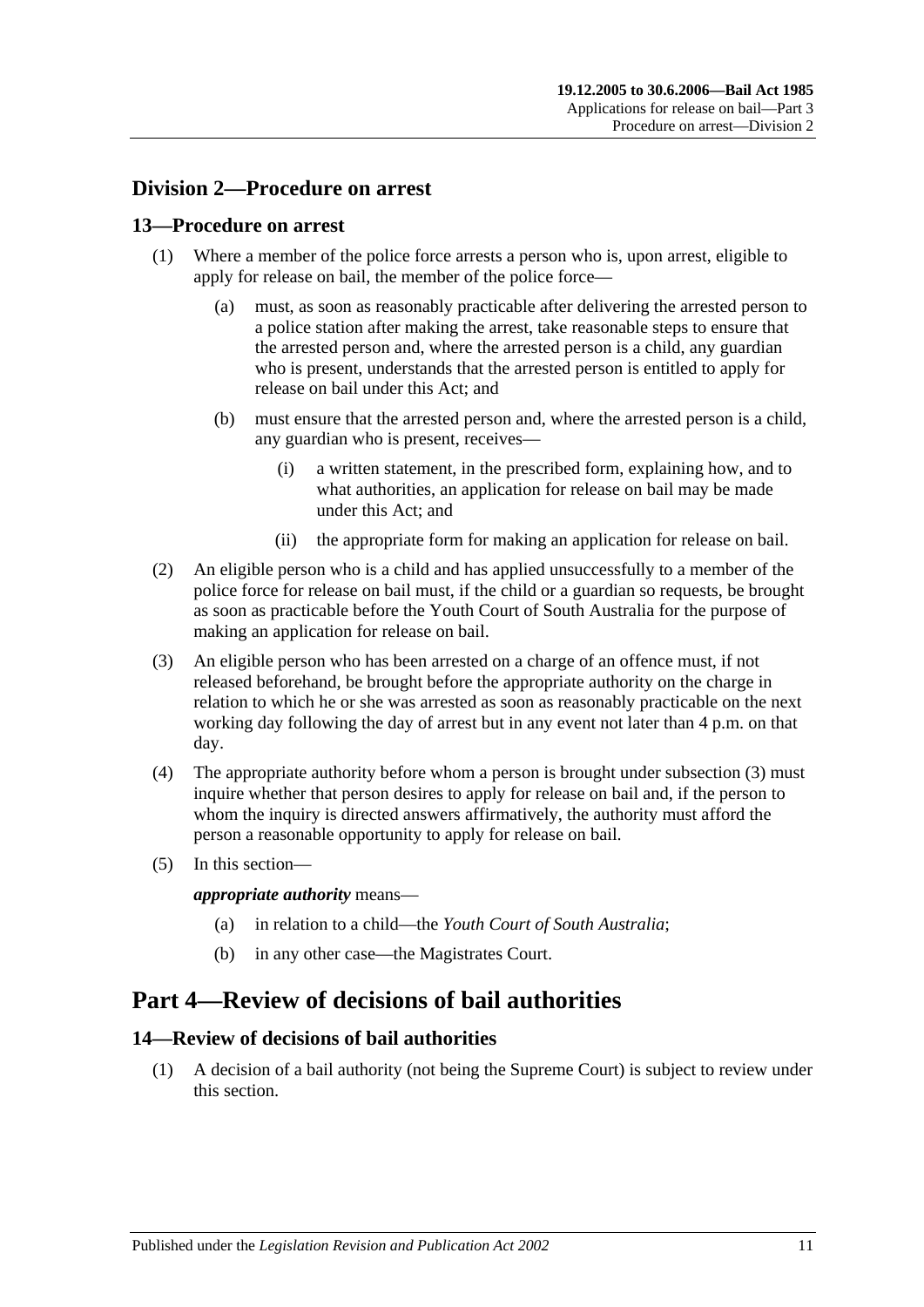- (2) A review may be carried out under this section on the application of the Crown, the person applying for release on bail or, where the person applying for release on bail is a child, the child or a guardian of the child—
	- (a) by the Supreme Court; or
	- (b) where the decision subject to review is a decision of a member of the police force or a court constituted of justices—by a magistrate.
- (3) On a review, the reviewing authority will reconsider the application for release on bail and may make any decision on that application that should, in the opinion of the reviewing authority, have been made in the first instance.
- (4) Where an application for review of a decision of a bail authority is made, the bail authority must furnish the reviewing authority with any documentary or other material in its possession that may be relevant to the review.
- (5) The reviewing authority must hear and determine an application under this section as expeditiously as possible.

### <span id="page-11-1"></span><span id="page-11-0"></span>**15—Telephone review**

- (1) Subject to this section, where—
	- (a) an application for release on bail is made to a member of the police force or a court constituted of justices; and
	- (b) the applicant is dissatisfied with the decision made on the application; and
	- (c) there is no magistrate in the vicinity immediately available to review the decision,

the member of the police force or the justices who made the decision must, on the written application of the applicant or, where the applicant is a child, on the written application of the child or a guardian of the child, contact a magistrate by telephone for the purpose of having the decision reviewed.

- (2) Where a magistrate is contacted under [subsection](#page-11-1) (1), the following provisions apply:
	- (a) the magistrate must make such inquiries as the magistrate thinks necessary to satisfy himself or herself of the genuineness of the application for review; and
	- (b) the member of the police force or justices who made the decision must explain to the magistrate—
		- (i) the circumstances of the application for bail; and
		- (ii) the nature of the decision made on the application; and
		- (iii) the reasons for that decision; and
	- (c) the magistrate must then speak with the person who applied for the bail or any legal practitioner representing or assisting that person, and any other person who may be present and who may, in the opinion of the magistrate, assist in explaining the circumstances of the particular case, for the purpose of ensuring that the magistrate is fully informed—
		- (i) of the grounds and circumstances of the application for bail; and
		- (ii) of the reasons for the applicant's dissatisfaction with the decision taken on the application; and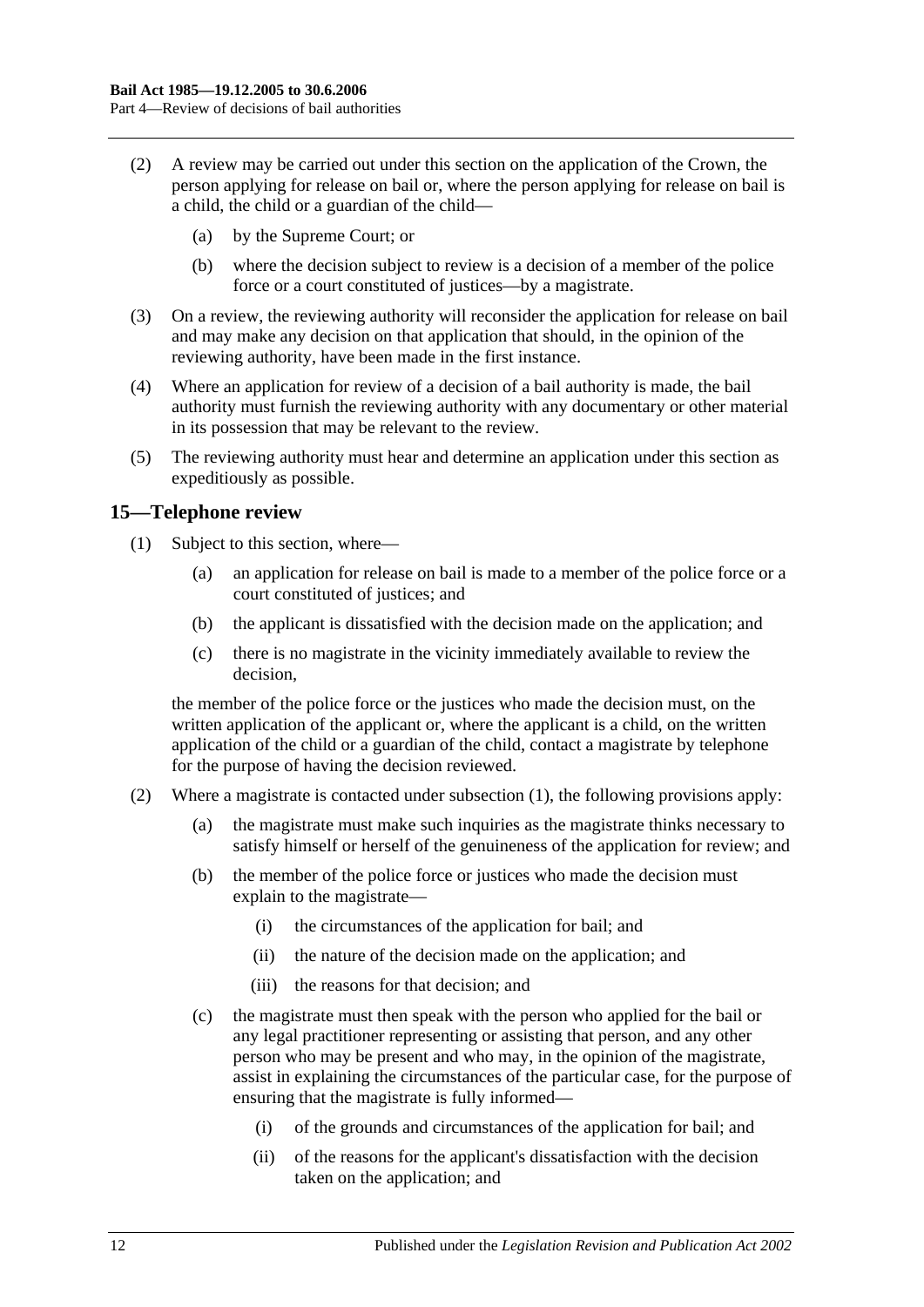- (iii) where the applicant is a child—of the circumstances of the child; and
- (d) if the decision that is the subject of the review was made by justices—the magistrate must then speak with the member of the police force who appeared before the justices and opposed the application for bail (if he or she is present and wishes to speak in relation to the application for review); and
- (e) the magistrate must then advise the member of the police force or justices who made the original decision of the decision on review, and bail must then be granted or refused in accordance with that decision.
- (3) This section does not apply in relation to a decision made on application to a member of the police force upon arrest where the arrested person (not being a child) can be brought before the Magistrates Court constituted of a magistrate not later than 4 p.m. on the next day following the day of arrest.

#### <span id="page-12-0"></span>**15A—Review of magistrate's decision by Supreme Court**

- (1) Subject to this section, a decision of a magistrate on a review of a decision of a bail authority is subject to review by the Supreme Court.
- (2) A review may be carried out under this section on the application of the Crown, the person applying for release on bail or, where the person applying for release on bail is a child, the child or a guardian of the child.
- (3) A review under this section may only occur with leave of the Supreme Court (which should only be granted where it appears that there may have been some error of law or fact).

#### <span id="page-12-1"></span>**16—Stay of release on application for review**

- (1) Notwithstanding any other provision of this Act, where—
	- $(a)$
- (i) a bail authority decides to release a person on bail; or
- (ii) on a review by a magistrate of a decision to release a person on bail the magistrate decides to release the person on bail; and
- (b) a member of the police force or counsel appearing on behalf of the Crown immediately indicates that an application for review of the decision will be made under this Part,

the release must be deferred.

- <span id="page-12-2"></span>(2) The period of deferral ends when—
	- (a) the review is completed; or
	- (b) a member of the police force or some other person acting on behalf of the Crown files with the bail authority a notice that the Crown does not desire to proceed with the review; or
	- (c) 72 hours elapse,

whichever first occurs.

<span id="page-12-3"></span>(3) If a person is released pursuant to [subsection](#page-12-2)  $(2)(b)$  or [\(c\),](#page-12-3) the conditions of bail are those that would have applied had the person's release not been deferred.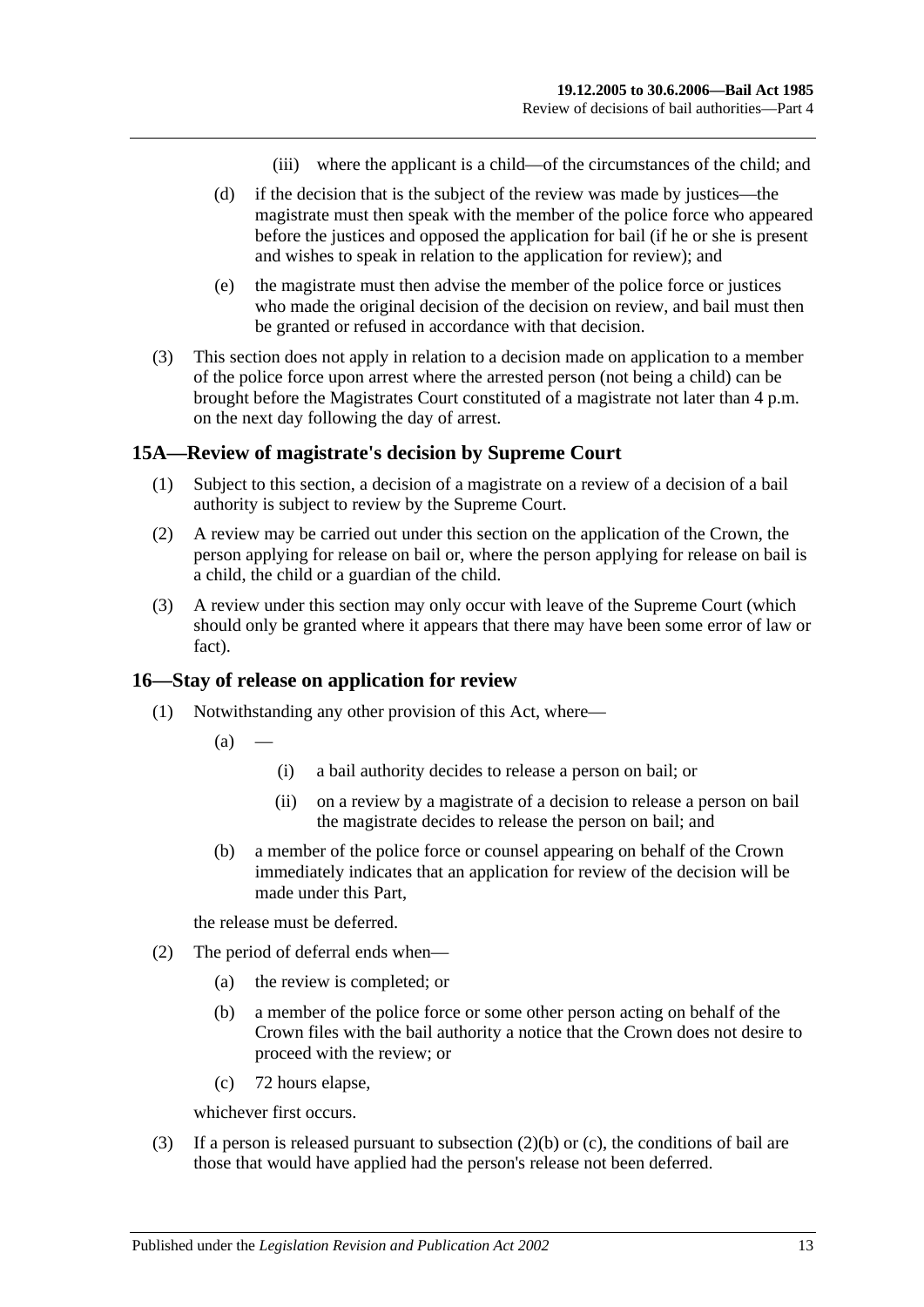# <span id="page-13-0"></span>**Part 5—Enforcement and termination of bail**

# <span id="page-13-1"></span>**17—Non-compliance with bail agreement constitutes offence**

(1) A person who, without reasonable excuse, contravenes or fails to comply with a term or condition of a bail agreement is guilty of an offence.

Maximum penalty: \$10 000 or imprisonment for 2 years.

- (2) A penalty imposed under this section must not exceed the maximum penalty that may be imposed for the principal offence.
- (3) A penalty imposed under this section is in addition to any pecuniary forfeiture that the convicted person suffers or may suffer in consequence of the offence.
- (4) A reference in this section to the principal offence is a reference to—
	- (a) the offence with which the person released on bail was charged; or
	- (b) where that person was charged with a number of offences—that one of the offences that attracts the highest penalty.

# <span id="page-13-2"></span>**17A—Guarantor must inform member of police force if person fails to comply with bail agreement**

Where a guarantor knows, or has reasonable cause to suspect, that the person released under the bail agreement has failed to comply with a term or condition of the agreement in relation to which his or her guarantee has been given, the guarantor must take reasonable steps to inform a member of the police force that the failure has, or may have, occurred.

Maximum penalty: \$1 250.

# <span id="page-13-3"></span>**18—Arrest of eligible person on non-compliance with bail agreement**

- (1) Where it appears to a court or justice that a person released on bail has contravened or failed to comply with a term or condition of a bail agreement, it may—
	- (a) cancel the right of the person to be at liberty in pursuance of the agreement; and
	- (b) if it appears necessary or desirable to do so—issue a warrant for the person's arrest.
- <span id="page-13-4"></span>(2) A member of the police force may arrest without warrant a person released on bail if he or she has reasonable grounds for believing that the person—
	- (a) intends to abscond; or
	- (b) is contravening or failing to comply with a bail agreement; or
	- (c) has contravened or failed to comply with a bail agreement.
- (3) A person who is arrested without warrant pursuant to [subsection](#page-13-4) (2) must, after being delivered into custody at a police station, be brought as soon as practicable before—
	- (a) the court before which the person is bound to appear; or
	- (b) the Magistrates Court.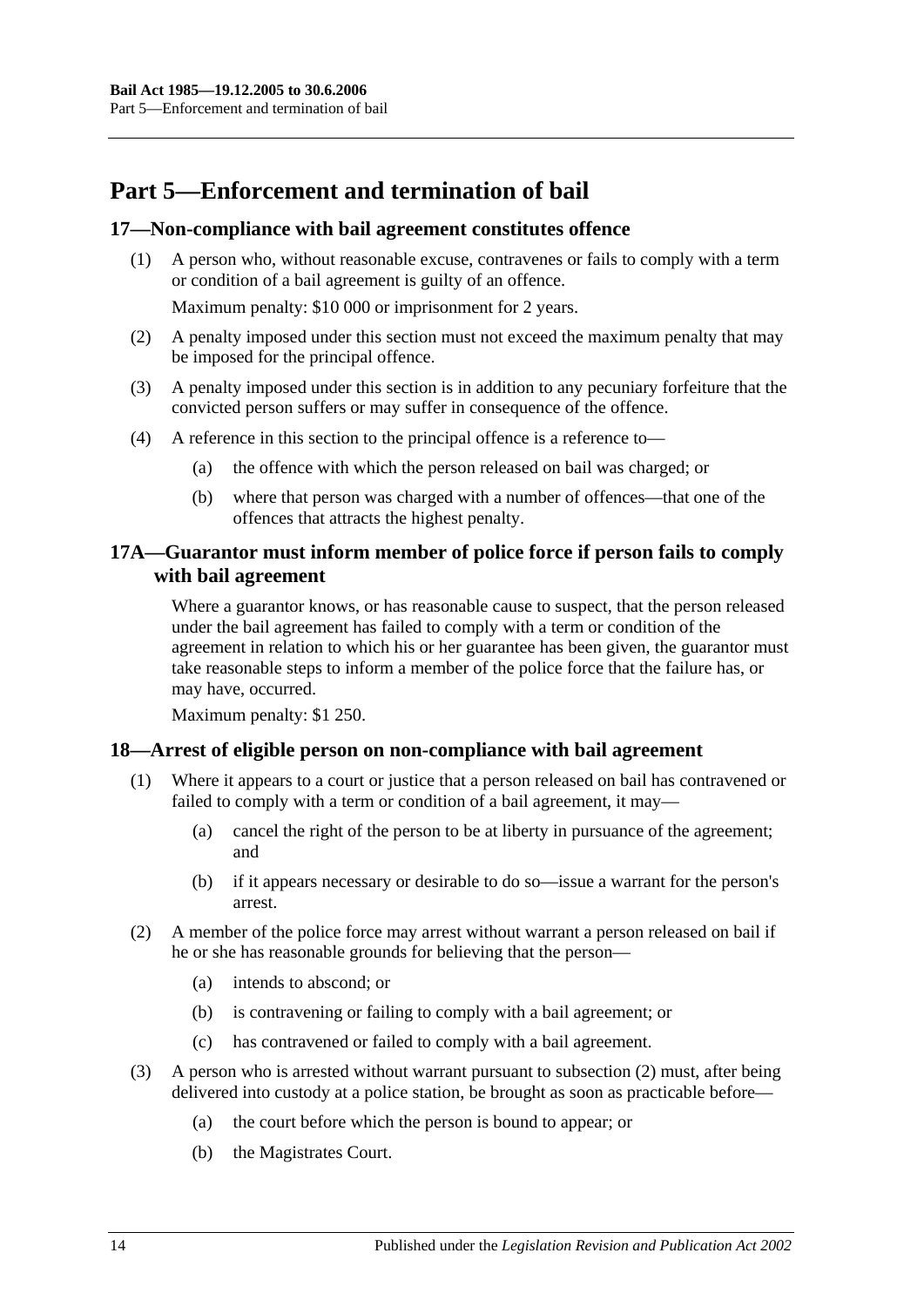### <span id="page-14-6"></span><span id="page-14-0"></span>**19—Estreatment**

- (1) Where a person who has been released in pursuance of a bail agreement contravenes or fails to comply with a term or condition of the agreement—
	- (a) the court before which that person is bound to appear; or
	- (b) the Magistrates Court,

may on the application of the Crown, or of its own motion, order that a pecuniary forfeiture stipulated in a bail agreement or a guarantee be carried into effect.

- (2) An order for pecuniary forfeiture under [subsection](#page-14-6) (1) may provide that the order is not to be carried into effect until a subsequent day to be fixed by the court making the order.
- (3) Where a court makes an order under this section, the court may at any time for any sufficient reason on the application of the person in relation to whom the order is made, or of its own motion—
	- (a) reduce the amount of the forfeiture as stipulated in the bail agreement or guarantee; or
	- (b) rescind its order.
- (3a) A court that makes an order under this section may allow time for payment of the amount forfeited and, if appropriate, direct that the amount be paid in instalments.
- (4) The amount of a pecuniary forfeiture that is carried into effect pursuant to an order under this section may be recovered as a fine.

#### <span id="page-14-1"></span>**20—Termination of bail agreement**

When a person who is on bail is sentenced, or discharged without sentence, the bail agreement and guarantees (if any) terminate.

# <span id="page-14-2"></span>**Part 6—Miscellaneous**

#### <span id="page-14-3"></span>**21—Evidence**

An apparently genuine document purporting to be a bail agreement or guarantee, or a copy of a bail agreement or guarantee, will be accepted by any court or justice as evidence of the bail agreement or guarantee and of its terms and conditions.

#### <span id="page-14-4"></span>**21A—Applications on behalf of the Crown**

An application may be made or a consent given under this Act on behalf of the Crown  $by-$ 

- (a) the Director of Public Prosecutions; or
- (b) a person acting on the instructions of the Crown; or
- (c) any member of the police force.

#### <span id="page-14-5"></span>**21B—Intervention programs**

(1) When a court releases a person who has been charged with an offence on bail, the court may make it a condition of the bail agreement that the person undertake an intervention program.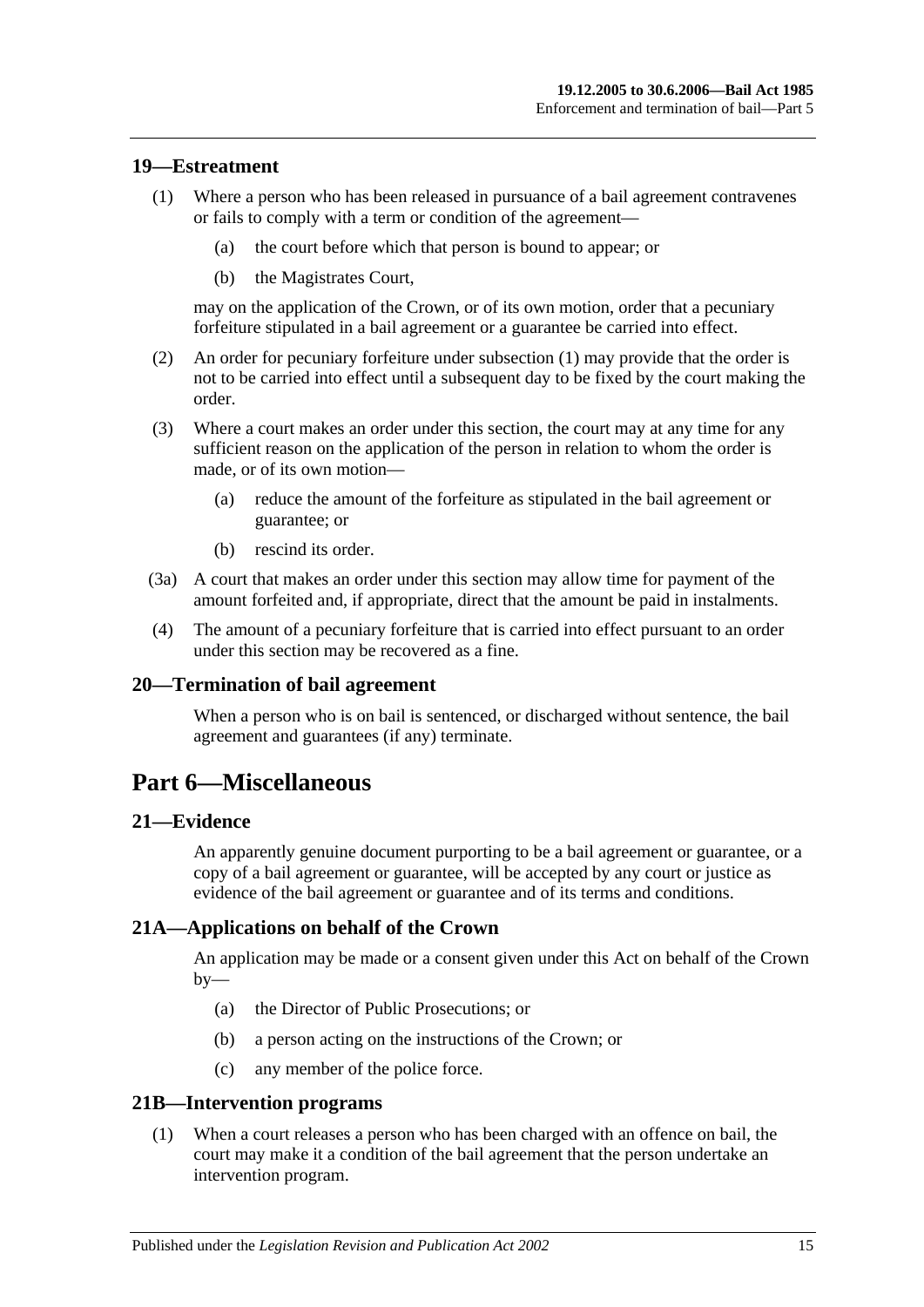- (2) However—
	- (a) if the person does not agree to the imposition of such a condition, the court cannot impose it; and
	- (b) before the court imposes such a condition the court must satisfy itself that—
		- (i) the person is eligible for the services to be included on the program in accordance with applicable eligibility criteria (if any); and
		- (ii) those services are available for the person at a suitable time and place.
- (3) The court may make appropriate orders for assessment of the person to determine—
	- (a) a form of intervention program that is appropriate for the person; and
	- (b) the person's eligibility for the services included on the program,

and may release the person on bail on condition that he or she undertake the assessment as ordered.

- <span id="page-15-0"></span>(4) Where a bail agreement contains a condition under this section—
	- (a) the person released on bail under the agreement must comply with conditions regulating his or her participation in the assessment or intervention program notified from time to time by the person's case manager; and
	- (b) a failure to comply with a requirement under [paragraph](#page-15-0) (a) may be regarded as a breach of a condition of the bail agreement.
- (5) The court may, at any time, on application by a person released on bail on condition that he or she participate in an assessment or intervention program, make an order revoking or varying the condition.
- (6) If an intervention program manager considers that—
	- (a) a person has failed to comply with a condition regulating the person's participation in an assessment or intervention program; and
	- (b) the failure to comply (of itself or in connection with other matters) suggests that the person is unwilling to participate in the assessment or program as directed,

the manager must refer the matter to the court and the court must then determine whether the failure to comply constitutes a breach of the bail agreement.

- (7) A certificate apparently signed—
	- (a) by an intervention program manager as to—
		- (i) whether the services to be included on a program are available for a particular person and, if so, when they will be available; or
		- (ii) whether a particular person is eligible for the services to be included on a program; or
	- (b) by a case manager as to whether a particular person has complied with conditions regulating his or her participation in an assessment or intervention program,

is admissible as evidence of the matter so certified.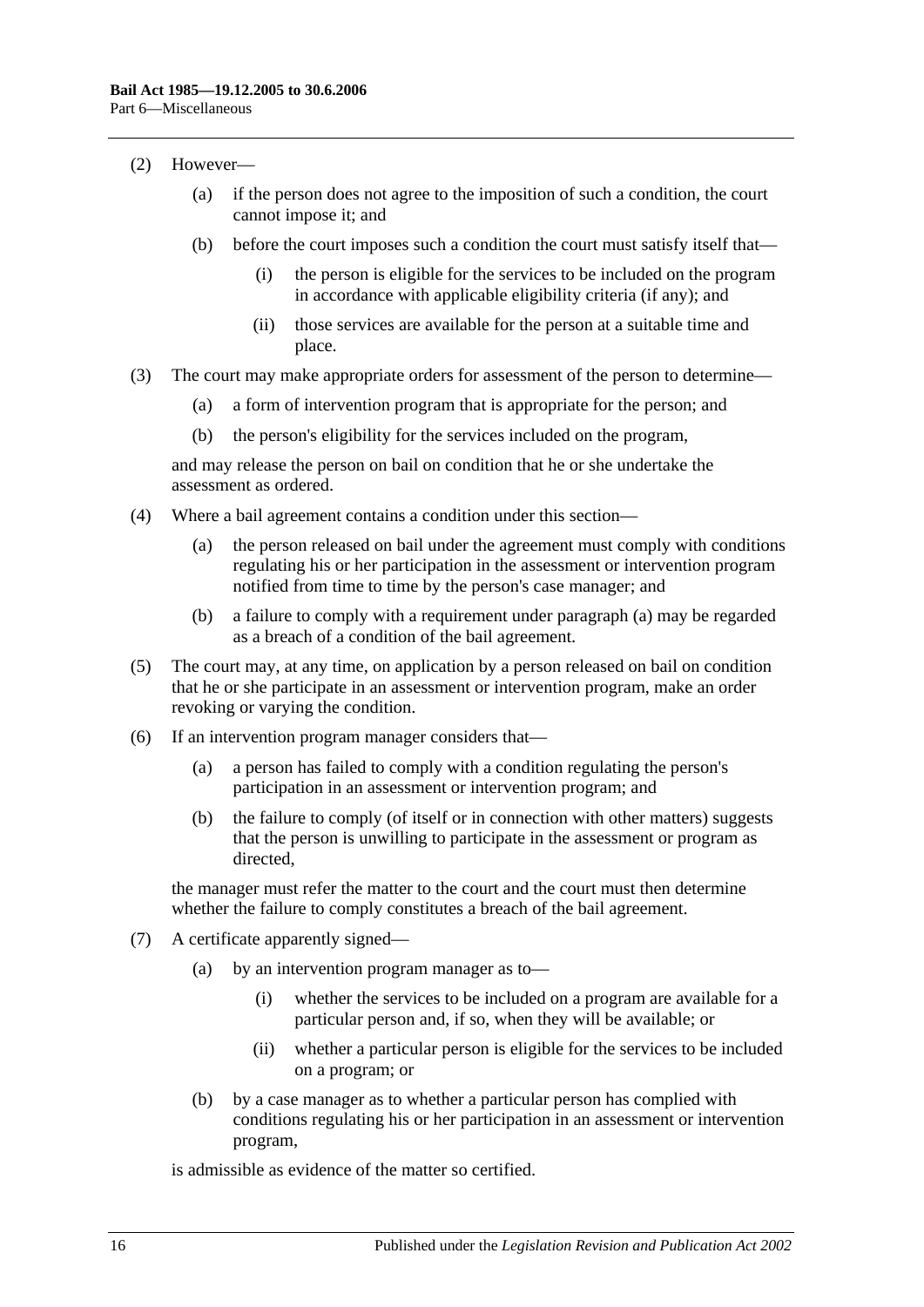#### <span id="page-16-0"></span>**21C—Power of delegation—intervention program manager**

- (1) An intervention program manager may, by instrument in writing, delegate a power or function under this Act—
	- (a) to a particular person; or
	- (b) to the person for the time being occupying a particular position.
- (2) A power or function so delegated under this section may, if the instrument of delegation so provides, be further delegated.
- (3) A delegation—
	- (a) may be absolute or conditional; and
	- (b) does not derogate from the power of the delegator to act in a matter; and
	- (c) is revocable at will.

# <span id="page-16-1"></span>**22—False information on bail applications**

A person who provides false information in an application for release on bail knowing it to be false is guilty of an offence.

Maximum penalty: \$1 250.

# <span id="page-16-2"></span>**23—Period of release on bail not to count as part of sentence**

Where a person under sentence of imprisonment is released on bail pending the hearing and determination of an appeal, the period of release does not count as part of the sentence.

#### <span id="page-16-3"></span>**24—Act not to affect provisions relating to restraining orders**

Nothing in this Act affects the operation of—

- (a) the *[Domestic Violence Act](http://www.legislation.sa.gov.au/index.aspx?action=legref&type=act&legtitle=Domestic%20Violence%20Act%201994) 1994*; or
- (b) the provisions of the *[Summary Procedure Act](http://www.legislation.sa.gov.au/index.aspx?action=legref&type=act&legtitle=Summary%20Procedure%20Act%201921) 1921* relating to restraining orders.

#### <span id="page-16-4"></span>**25—Non-application of 48 Geo. III c. 58 in this State**

The Act of the Imperial Parliament 48 Geo. III c. 58 has no further force or effect in this State.

#### <span id="page-16-5"></span>**26—Regulations**

The Governor may make such regulations as are contemplated by this Act or as are necessary or expedient for the purposes of this Act.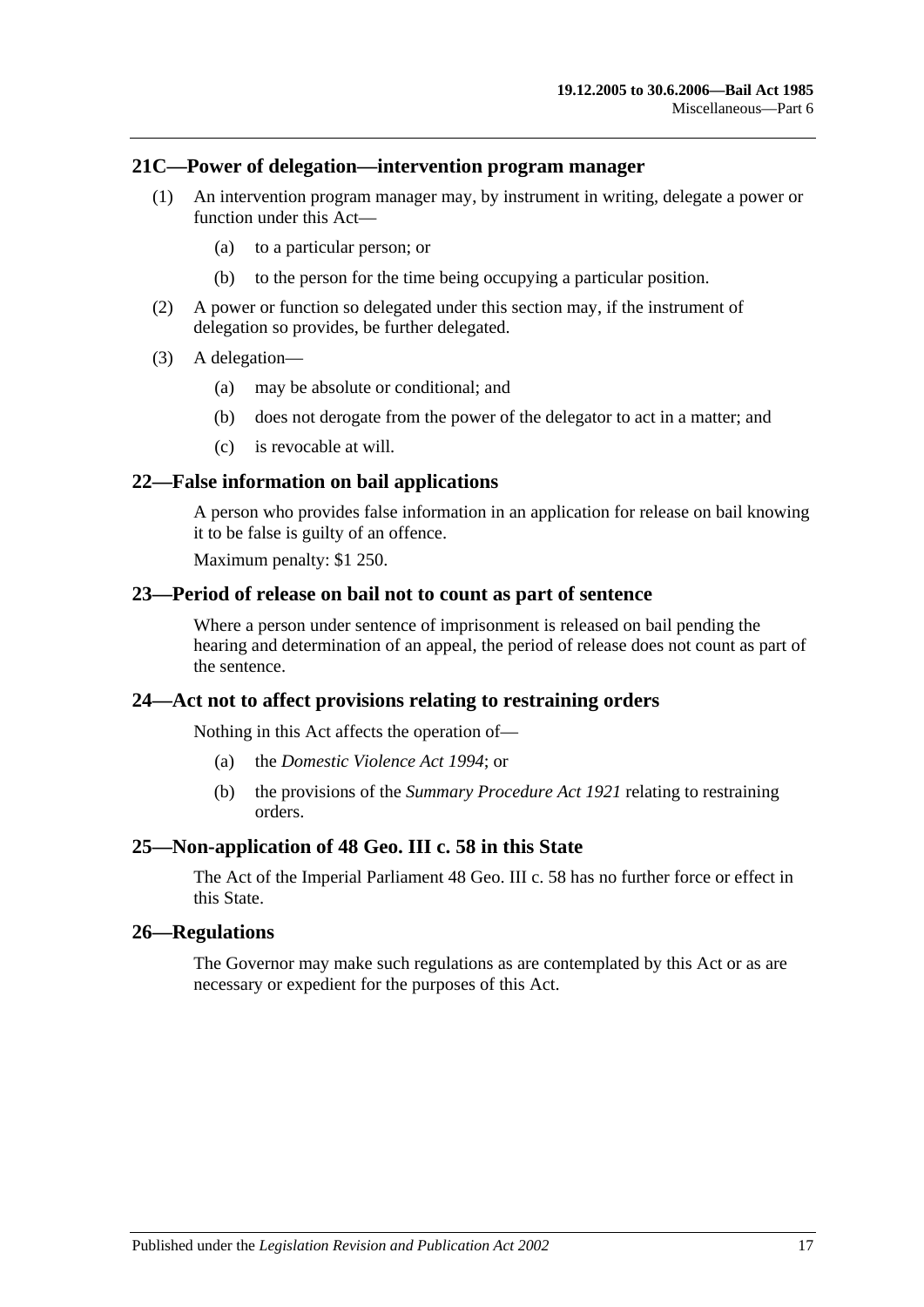# <span id="page-17-0"></span>**Legislative history**

# **Notes**

- Amendments of this version that are uncommenced are not incorporated into the text.
- Please note—References in the legislation to other legislation or instruments or to titles of bodies or offices are not automatically updated as part of the program for the revision and publication of legislation and therefore may be obsolete.
- Earlier versions of this Act (historical versions) are listed at the end of the legislative history.
- For further information relating to the Act and subordinate legislation made under the Act see the Index of South Australian Statutes or www.legislation.sa.gov.au.

# **Principal Act and amendments**

New entries appear in bold.

| Year | N <sub>0</sub> | Title                                                                                             | Assent     | Commencement                                                       |
|------|----------------|---------------------------------------------------------------------------------------------------|------------|--------------------------------------------------------------------|
| 1985 | 5              | <b>Bail Act 1985</b>                                                                              | 7.3.1985   | 7.7.1985 (Gazette 9.5.1985 p1399)                                  |
| 1986 | 33             | Statutes Amendment (Children's Bail) 10.4.1986<br>Act 1986                                        |            | 30.3.1987 (Gazette 26.2.1987 p440)                                 |
| 1987 | 32             | <b>Bail Act Amendment Act 1987</b>                                                                | 23.4.1987  | 4.10.1987 (Gazette 30.7.1987 p273)                                 |
| 1990 | 23             | <b>Statute Law Revision Act 1990</b>                                                              | 26.4.1990  | Sch 2-29.6.1990 (Gazette 14.6.1990<br>p1606                        |
| 1991 | 49             | <b>Director of Public Prosecutions</b><br>Act 1991                                                | 21.11.1991 | 6.7.1992 (Gazette 25.6.1992 p1869)                                 |
| 1991 | 69             | <b>Statutes Repeal and Amendment</b><br>(Courts) Act 1991                                         | 12.12.1991 | 6.7.1992 (Gazette 2.7.1992 p209)                                   |
| 1993 | 62             | <b>Statutes Amendment (Courts)</b><br>Act 1993                                                    | 27.5.1993  | ss 19-23-1.7.1993 (Gazette 24.6.1993<br>p2047)                     |
| 1993 | 94             | <b>Statutes Repeal and Amendment</b><br>(Children's Protection and Young<br>Offenders) Act 1993   | 4.11.1993  | 1.1.1994 (Gazette 4.11.1993 p2177)                                 |
| 1994 | 22             | Domestic Violence Act 1994                                                                        | 26.5.1994  | 1.8.1994 (Gazette 14.7.1994 p68)                                   |
| 1995 | 27             | <b>Statutes Amendment</b><br>(Attorney-General's Portfolio)<br>Act 1995                           | 27.4.1995  | ss 4-11-10.7.1995 (Gazette 29.6.1995<br>p2973)                     |
| 1996 | 67             | <b>Statutes Amendment</b><br>(Attorney-General's Portfolio)<br>Act 1996                           | 15.8.1996  | ss 4 & 5-17.10.1996 (Gazette<br>17.10.1996 p1361)                  |
| 1999 | 42             | <b>Statutes Amendment and Repeal</b><br>(Justice Portfolio) Act 1999                              | 5.8.1999   | Pt 3 (ss $5 - 10$ ) -1.9.2000 (Gazette<br>11.5.2000 p2472)         |
| 2005 | 49             | <b>Statutes Amendment (Intervention</b><br><b>Programs and Sentencing</b><br>Procedures) Act 2005 | 27.10.2005 | Pt 2 (ss 4 & 5) and Sch 1-19.12.2005<br>(Gazette 15.12.2005 p4326) |
| 2005 | 56             | Justices of the Peace Act 2005                                                                    | 17.11.2005 | Sch 2 (cl 7)-1.7.2006 (Gazette<br>22.6.2006 p2012)                 |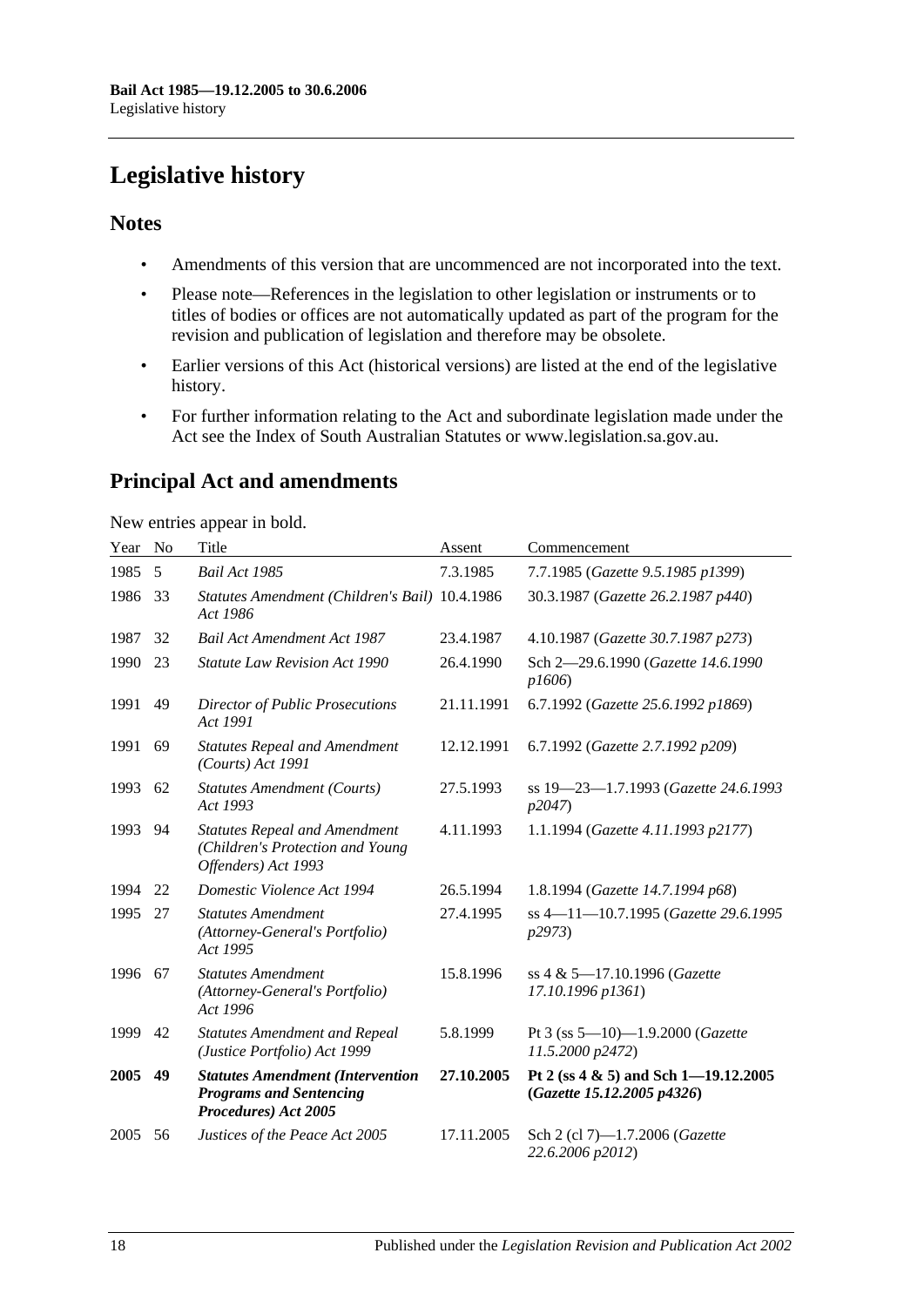| 2005 81 | Statutes Amendment (Vehicle and | 8.12.2005 | Pt 3 (s 13)—uncommenced |
|---------|---------------------------------|-----------|-------------------------|
|         | Vessel Offences) Act 2005       |           |                         |

# **Provisions amended**

New entries appear in bold.

Entries that relate to provisions that have been deleted appear in italics.

| Provision                        | How varied                                                 | Commencement                 |
|----------------------------------|------------------------------------------------------------|------------------------------|
| Pt1                              |                                                            |                              |
| s <sub>2</sub>                   | deleted by $23/1990 s 3(1)$ (Sch 2)                        | 29.6.1990                    |
| $s \; 3(1)$                      |                                                            |                              |
| s(3(1))                          | s 3 redesignated as s $3(1)$ by $33/1986$ s $3(c)$         | 30.3.1987                    |
| case manager                     | inserted by $49/2005$ s $4(1)$                             | 19.12.2005                   |
| child                            | inserted by $33/1986$ s $3(a)$                             | 30.3.1987                    |
| community<br>corrections officer | inserted by 42/1999 s 5                                    | 1.9.2000                     |
| guardian                         | inserted by $33/1986$ s $3(b)$                             | 30.3.1987                    |
| intervention<br>program          | inserted by $49/2005$ s $4(2)$                             | 19.12.2005                   |
| intervention<br>program manager  | inserted by $49/2005$ s $4(2)$                             | 19.12.2005                   |
| victim                           | amended by 32/1987 s 3                                     | 4.10.1987                    |
| s(2)                             | inserted by $33/1986$ s $3(c)$                             | 30.3.1987                    |
|                                  | amended by 23/1990 s 3(1) (Sch 2)                          | 29.6.1990                    |
| s <sub>4</sub>                   |                                                            |                              |
| s(4(1))                          | s 4 amended by 33/1986 s 3(d)                              | 30.3.1987                    |
|                                  | s 4 amended and redesignated as $s$ 4(1) by<br>32/1987 s 4 | 4.10.1987                    |
|                                  | amended by 23/1990 s 3(1) (Sch 2)                          | 29.6.1990                    |
|                                  | amended by 62/1993 s 19                                    | 1.7.1993                     |
| s(4(2)                           | inserted by $32/1987$ s 4(c)                               | 4.10.1987                    |
| s <sub>5</sub>                   |                                                            |                              |
| s 5(1)                           | amended by 32/1987 s 5                                     | 4.10.1987                    |
|                                  | amended by 23/1990 s 3(1) (Sch 2)                          | 29.6.1990                    |
|                                  | amended by 62/1993 s 20                                    | 1.7.1993                     |
|                                  | amended by 27/1995 s 4                                     | 10.7.1995                    |
|                                  | amended by $67/1996$ s $4(a)$                              | 17.10.1996                   |
|                                  | amended by 56/2005 Sch 2 cl 7                              | uncommenced-not incorporated |
| $s\ 5(2)$                        | substituted by $67/1996$ s $4(b)$                          | 17.10.1996                   |
| Pt 2                             |                                                            |                              |
| s <sub>6</sub>                   |                                                            |                              |
| s(6(1))                          | amended by 23/1990 s 3(1) (Sch 2)                          | 29.6.1990                    |
|                                  | amended by $62/1993$ s $21(a)$                             | 1.7.1993                     |
|                                  | amended by 42/1999 s 6                                     | 1.9.2000                     |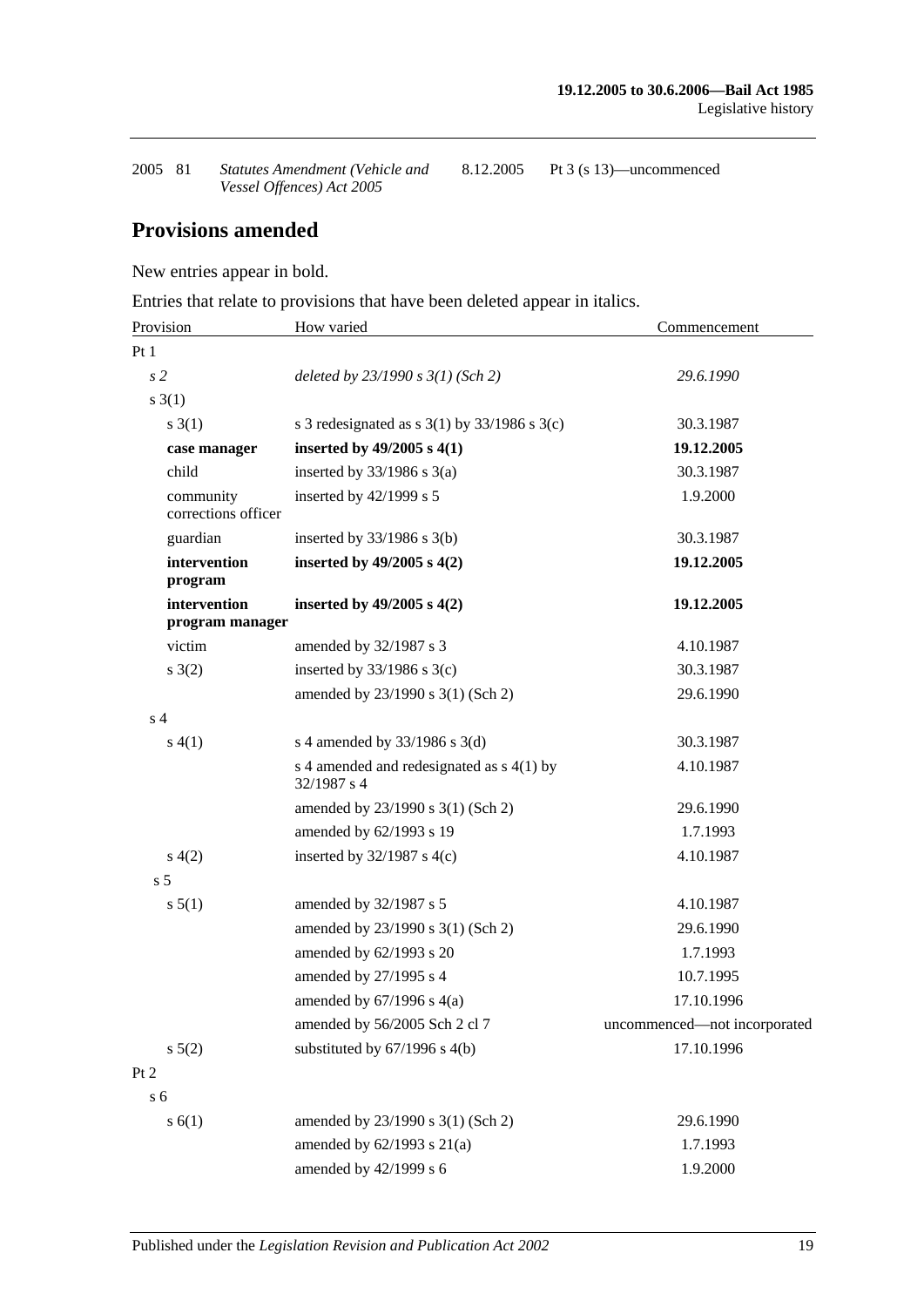# **Bail Act 1985—19.12.2005 to 30.6.2006**

Legislative history

| s(6(1a))            | inserted by $33/1986$ s 3(e)           | 30.3.1987                    |
|---------------------|----------------------------------------|------------------------------|
|                     | amended by 23/1990 s 3(1) (Sch 2)      | 29.6.1990                    |
| s(6(1b))            | inserted by $62/1993$ s $21(b)$        | 1.7.1993                     |
| s $6(3)$ and $(4)$  | substituted by 32/1987 s 6             | 4.10.1987                    |
| s(6(5)              | inserted by 32/1987 s 6                | 4.10.1987                    |
| s 7                 |                                        |                              |
| s(7(1)              | amended by 23/1990 s 3(1) (Sch 2)      | 29.6.1990                    |
| s $7(3)$ and $(4)$  | substituted by 32/1987 s 7             | 4.10.1987                    |
| s $7(5)$ and $(6)$  | inserted by 32/1987 s 7                | 4.10.1987                    |
| Pt 3                |                                        |                              |
| s <sub>8</sub>      |                                        |                              |
| s(1)                | substituted by 32/1987 s 8             | 4.10.1987                    |
| s(8(1a))            | inserted by 32/1987 s 8                | 4.10.1987                    |
|                     | amended by 23/1990 s 3(1) (Sch 2)      | 29.6.1990                    |
| s(2)                | amended by 23/1990 s 3(1) (Sch 2)      | 29.6.1990                    |
| s(2a)               | inserted by $33/1986$ s 3(f)           | 30.3.1987                    |
| s(3)                | amended by 23/1990 s 3(1) (Sch 2)      | 29.6.1990                    |
| s 9                 |                                        |                              |
| $s \, 9(2)$         | amended by 23/1990 s 3(1) (Sch 2)      | 29.6.1990                    |
| 10                  |                                        |                              |
| 10(1)               | amended by 23/1990 s 3(1) (Sch 2)      | 29.6.1990                    |
|                     | amended by $62/1993$ s $22(a)$         | 1.7.1993                     |
|                     | (c) deleted by $22/1994$ Sch cl $2(a)$ | 1.8.1994                     |
| 10(2)               | amended by 23/1990 s 3(1) (Sch 2)      | 29.6.1990                    |
| 10(3)               | inserted by $62/1993$ s $22(b)$        | 1.7.1993                     |
| 10(4)               | inserted by $22/1994$ Sch cl $2(b)$    | 1.8.1994                     |
| s 10A               | inserted by 81/2005 s 13               | uncommenced-not incorporated |
| s 11                |                                        |                              |
| s 11(2)             | amended by $33/1986$ s $3(g)$          | 30.3.1987                    |
|                     | amended by $32/1987$ s $9(a)$          | 4.10.1987                    |
|                     | amended by 23/1990 s 3(1) (Sch 2)      | 29.6.1990                    |
|                     | amended by 42/1999 s 7(a), (b)         | 1.9.2000                     |
| s 11(2a)            | inserted by $32/1987$ s $9(b)$         | 4.10.1987                    |
| s 11(3)             | amended by $33/1986$ s $3(m)$          | 30.3.1987                    |
|                     | substituted by $32/1987$ s $9(b)$      | 4.10.1987                    |
|                     | amended by 23/1990 s 3(1) (Sch 2)      | 29.6.1990                    |
| s 11(3a)            | inserted by $32/1987$ s $9(b)$         | 4.10.1987                    |
|                     | amended by 23/1990 s 3(1) (Sch 2)      | 29.6.1990                    |
| s $11(4)$ and $(5)$ | amended by 23/1990 s 3(1) (Sch 2)      | 29.6.1990                    |
| s 11(6)             | substituted by 32/1987 s 9(c)          | 4.10.1987                    |
|                     | amended by 23/1990 s 3(1) (Sch 2)      | 29.6.1990                    |
|                     | amended by $27/1995$ s $5(a)$          | 10.7.1995                    |
|                     | amended by $42/1999$ s $7(c)$          | 1.9.2000                     |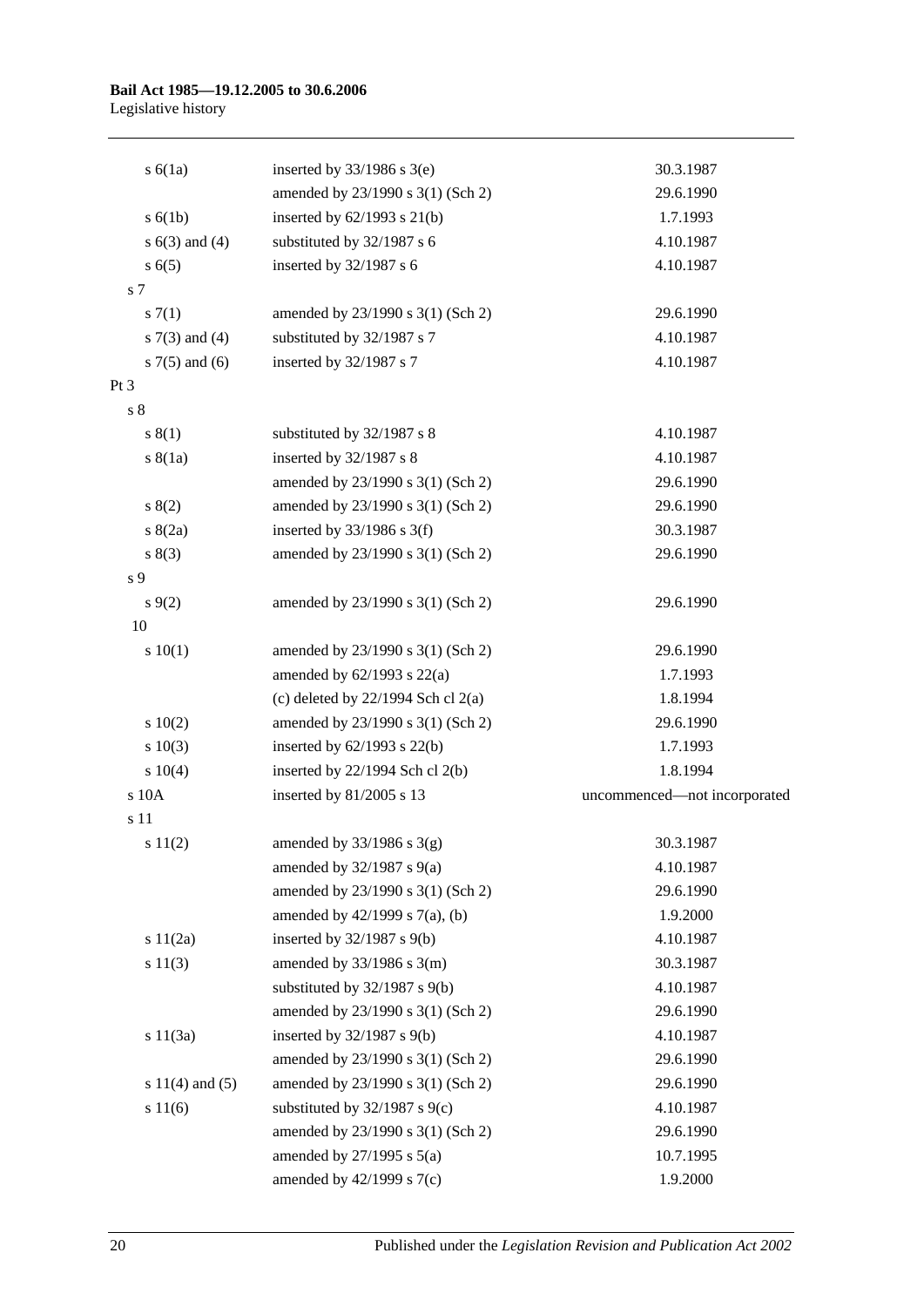|                   | (b) deleted by $42/1999$ s $7(c)$   | 1.9.2000   |
|-------------------|-------------------------------------|------------|
| s 11(7)           | amended by 23/1990 s 3(1) (Sch 2)   | 29.6.1990  |
| s 11(7a)          | inserted by $32/1987$ s $9(d)$      | 4.10.1987  |
|                   | amended by $42/1999$ s $7(d)$       | 1.9.2000   |
| s 11(7b)          | inserted by $32/1987$ s $9(d)$      | 4.10.1987  |
|                   | amended by 23/1990 s 3(1) (Sch 2)   | 29.6.1990  |
|                   | amended by 42/1999 s 7(e)           | 1.9.2000   |
| s 11(8)           | amended by $33/1986$ s $3(n)$       | 30.3.1987  |
|                   | amended by 23/1990 s 3(1) (Sch 2)   | 29.6.1990  |
|                   | amended by $42/1999$ s $7(f)$       | 1.9.2000   |
| s 11(9)           | inserted by $32/1987$ s $9(e)$      | 4.10.1987  |
|                   | substituted by $27/1995$ s $5(b)$   | 10.7.1995  |
| s 11(10)          | inserted by $32/1987$ s $9(e)$      | 4.10.1987  |
| s 11(11)          | inserted by $32/1987$ s $9(e)$      | 4.10.1987  |
|                   | amended by 23/1990 s 3(1) (Sch 2)   | 29.6.1990  |
|                   | substituted by $42/1999$ s $7(g)$   | 1.9.2000   |
| $s$ $11(12)$      | inserted by $32/1987 s$ 9(e)        | 4.10.1987  |
|                   | deleted by $42/1999 s 7(g)$         | 1.9.2000   |
| s 12              |                                     |            |
| s 12(1)           | amended by 23/1990 s 3(1) (Sch 2)   | 29.6.1990  |
| s 13              |                                     |            |
| s 13(1)           | amended by $33/1986$ s $3$ (o), (p) | 30.3.1987  |
|                   | amended by 23/1990 s 3(1) (Sch 2)   | 29.6.1990  |
| s 13(2)           | amended by $33/1986$ s $3(q)$       | 30.3.1987  |
|                   | amended by 23/1990 s 3(1) (Sch 2)   | 29.6.1990  |
|                   | amended by $94/1993$ s $5(a)$       | 1.1.1994   |
|                   | substituted by $27/1995$ s $6(a)$   | 10.7.1995  |
| s 13(3)           | amended by $33/1986$ s $3(r)$       | 30.3.1987  |
|                   | amended by 23/1990 s 3(1) (Sch 2)   | 29.6.1990  |
|                   | amended by $94/1993$ s $5(a)$       | 1.1.1994   |
|                   | amended by 67/1996 s 5              | 17.10.1996 |
| s 13(4)           | amended by 23/1990 s 3(1) (Sch 2)   | 29.6.1990  |
|                   | amended by 94/1993 s 5(b)           | 1.1.1994   |
| s 13(5)           | inserted by $94/1993$ s $5(c)$      | 1.1.1994   |
|                   | amended by 27/1995 s 6(b)           | 10.7.1995  |
| Pt 4              |                                     |            |
| s 14              |                                     |            |
| s 14(2)           | amended by $33/1986$ s $3(s)$       | 30.3.1987  |
|                   | amended by 27/1995 s 7              | 10.7.1995  |
| s $14(3)$ — $(5)$ | amended by 23/1990 s 3(1) (Sch 2)   | 29.6.1990  |
| s 15              |                                     |            |
| s 15(1)           | amended by $33/1986$ s 3(t)         | 30.3.1987  |
|                   | amended by 23/1990 s 3(1) (Sch 2)   | 29.6.1990  |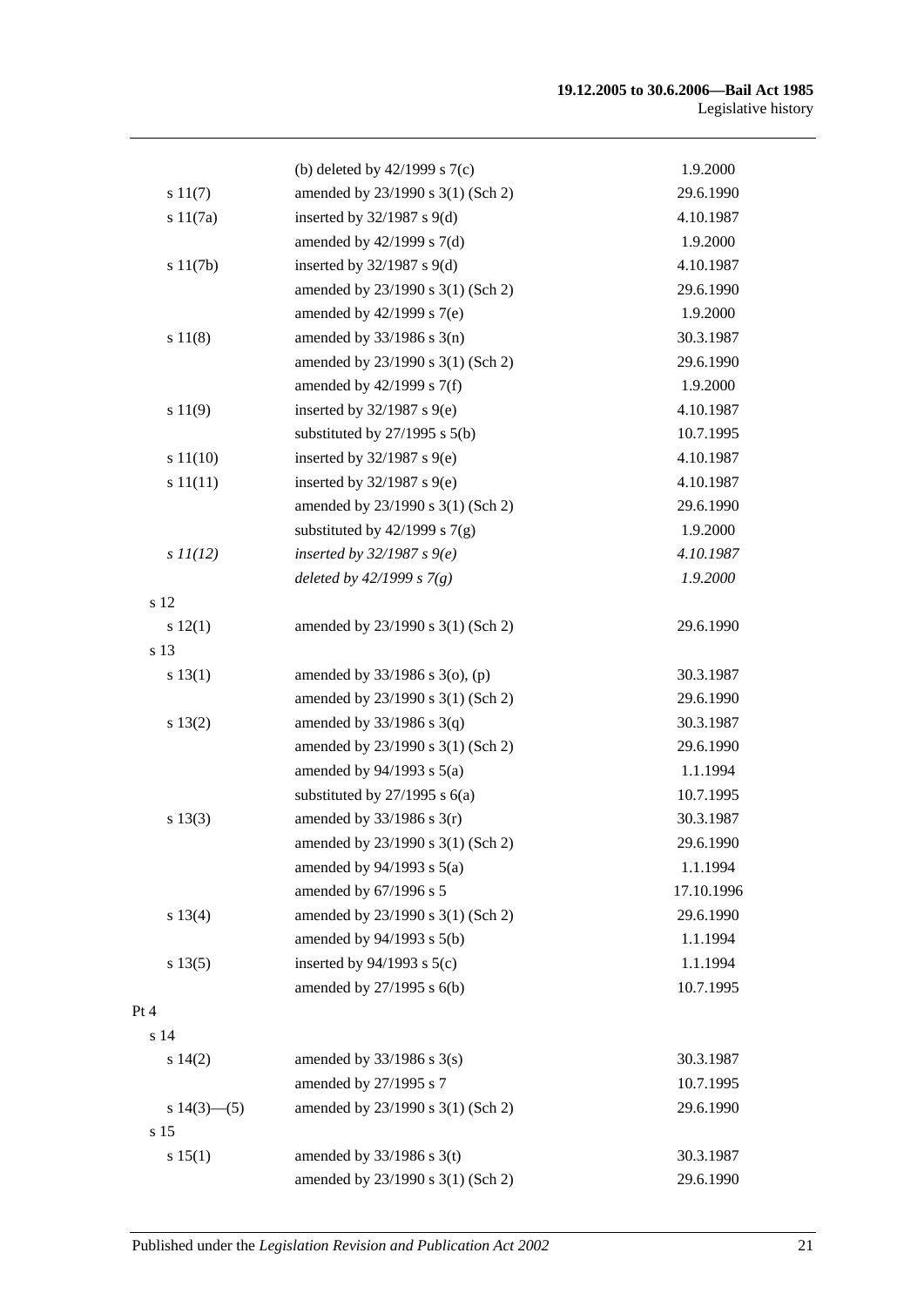| s 22                | amended by 23/1990 s 3(1) (Sch 2)   | 29.6.1990  |
|---------------------|-------------------------------------|------------|
| ss 21B and 21C      | inserted by 49/2005 s 5             | 19.12.2005 |
|                     | amended by 49/1991 Sch 2            | 6.7.1992   |
| s 21A               | inserted by 32/1987 s 17            | 4.10.1987  |
| s 21                | amended by 23/1990 s 3(1) (Sch 2)   | 29.6.1990  |
| Pt 6                |                                     |            |
|                     | substituted by 32/1987 s 16         | 4.10.1987  |
| s 20                | amended by $33/1986$ s $3(y)$       | 30.3.1987  |
|                     | amended by 27/1995 s 11(e)          | 10.7.1995  |
|                     | substituted by 62/1993 s 23         | 1.7.1993   |
| s 19(3a)            | inserted by 32/1987 s 15(b)         | 4.10.1987  |
| s 19(3)             | amended by 27/1995 s 11(d)          | 10.7.1995  |
|                     | amended by 27/1995 s 11(c)          | 10.7.1995  |
| s 19(2)             | substituted by $32/1987$ s $15(a)$  | 4.10.1987  |
|                     | amended by 27/1995 s 11(a), (b)     | 10.7.1995  |
| s 19(1)             | amended by 23/1990 s 3(1) (Sch 2)   | 29.6.1990  |
| s 19                |                                     |            |
|                     | amended by 27/1995 s 10             | 10.7.1995  |
| s 18(3)             | inserted by 32/1987 s 14            | 4.10.1987  |
| s $18(1)$ and $(2)$ | amended by 23/1990 s 3(1) (Sch 2)   | 29.6.1990  |
| s 18                |                                     |            |
|                     | amended by 42/1999 s 9              | 1.9.2000   |
|                     | amended by 23/1990 s 3(1) (Sch 2)   | 29.6.1990  |
| s 17A               | inserted by 32/1987 s 13            | 4.10.1987  |
|                     | deleted by $27/1995 s 9(d)$         | 10.7.1995  |
| $s$ 17(3a)          | inserted by 32/1987 s 12            | 4.10.1987  |
| $s\ 17(3)$          | amended by $27/1995$ s $9(c)$       | 10.7.1995  |
|                     | substituted by 27/1995 s 9(b)       | 10.7.1995  |
| s 17(2)             | amended by 23/1990 s 3(1) (Sch 2)   | 29.6.1990  |
|                     | amended by 42/1999 s 8              | 1.9.2000   |
|                     | amended by $27/1995$ s $9(a)$       | 10.7.1995  |
| s 17(1)             | amended by 23/1990 s 3(1) (Sch 2)   | 29.6.1990  |
| s 17                |                                     |            |
| Pt 5                |                                     |            |
| s <sub>16</sub>     | substituted by 32/1987 s 11         | 4.10.1987  |
| s 15A               | inserted by 32/1987 s 10            | 4.10.1987  |
|                     | amended by 27/1995 s 8(f)           | 10.7.1995  |
|                     | amended by 23/1990 s 3(1) (Sch 2)   | 29.6.1990  |
| s 15(3)             | amended by $33/1986$ s 3(w), (x)    | 30.3.1987  |
|                     | amended by $27/1995$ s $8(c)$ —(e)  | 10.7.1995  |
|                     | amended by 23/1990 s 3(1) (Sch 2)   | 29.6.1990  |
| s 15(2)             | amended by $33/1986$ s $3(u)$ , (v) | 30.3.1987  |
|                     | amended by $27/1995$ s $8(a)$ , (b) | 10.7.1995  |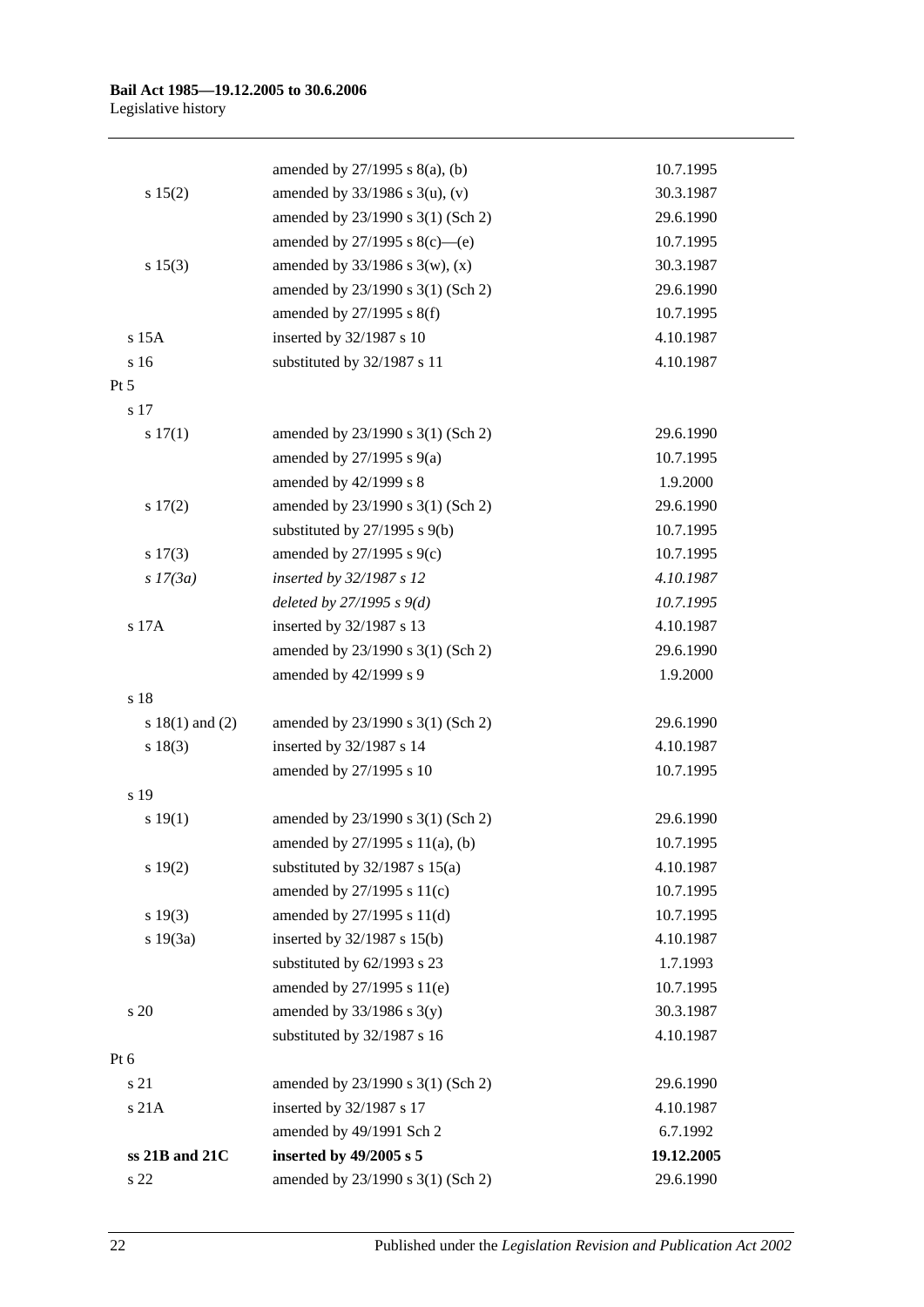|                 | amended by 42/1999 s 10                          | 1.9.2000  |
|-----------------|--------------------------------------------------|-----------|
| s 23            |                                                  |           |
| $s\,23(1)$      | s 23 redesignated as s $23(1)$ by $32/1987$ s 18 | 4.10.1987 |
|                 | substituted by $23/1990$ s $3(1)$ (Sch 2)        | 29.6.1990 |
|                 | substituted by $69/1991$ s 18                    | 6.7.1992  |
| $s\,23(2)$      | inserted by 32/1987 s 18                         | 4.10.1987 |
| s <sub>24</sub> | amended by $33/1986$ s $3(z)$                    | 30.3.1987 |
|                 | amended by 23/1990 s 3(1) (Sch 2)                | 29.6.1990 |
|                 | substituted by $22/1994$ Sch cl $2(c)$           | 1.8.1994  |

# **Transitional etc provisions associated with Act or amendments**

### *Statutes Amendment (Intervention Programs and Sentencing Procedures) Act 2005, Sch 1*

#### **1—Review of services included on intervention programs**

- (1) Either House of Parliament may, not before the first anniversary of the commencement of this Act, require the Ombudsman to carry out an investigation concerning the value and effectiveness of all services included on intervention programs (within the meaning of the *[Bail Act](http://www.legislation.sa.gov.au/index.aspx?action=legref&type=act&legtitle=Bail%20Act%201985) 1985* and the *[Criminal Law \(Sentencing\)](http://www.legislation.sa.gov.au/index.aspx?action=legref&type=act&legtitle=Criminal%20Law%20(Sentencing)%20Act%201988)  Act [1988](http://www.legislation.sa.gov.au/index.aspx?action=legref&type=act&legtitle=Criminal%20Law%20(Sentencing)%20Act%201988)*) in the 12 month period following that commencement (or another period specified by the House).
- (2) For the purposes of the investigation, the Ombudsman may exercise the same investigative powers as are conferred on the Ombudsman by the *[Ombudsman](http://www.legislation.sa.gov.au/index.aspx?action=legref&type=act&legtitle=Ombudsman%20Act%201972)  Act [1972](http://www.legislation.sa.gov.au/index.aspx?action=legref&type=act&legtitle=Ombudsman%20Act%201972)* in relation to an investigation duly initiated under that Act.
- (3) The Ombudsman must, after completing the investigation, submit a report on the outcome of the investigation to—
	- (a) if the investigation was required by the Legislative Council—the President of the Legislative Council; or
	- (b) if the investigation was required by the House of Assembly—the Speaker of the House of Assembly.
- (4) If the Ombudsman is required to carry out an investigation in accordance with this clause, the Attorney-General must ensure that the Ombudsman is provided with the resources the Ombudsman reasonably requires for the purposes of carrying out the investigation.

#### **Historical versions**

Reprint No 1—6.7.1992 Reprint No 2—1.7.1993 Reprint No 3—1.1.1994 Reprint No 4—1.8.1994 Reprint No 5—10.7.1995 Reprint No 6—17.10.1996 Reprint No 7—1.9.2000